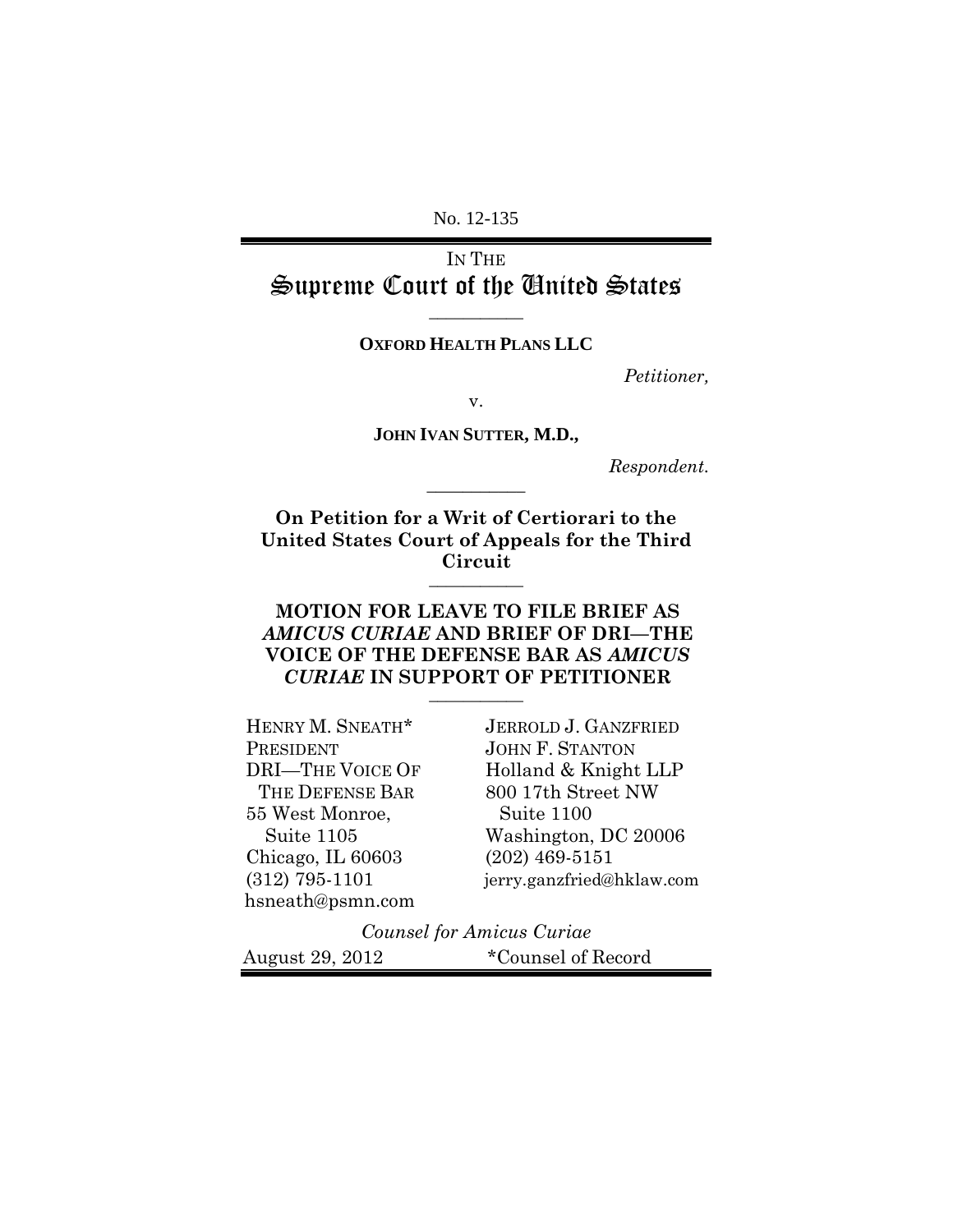No. 12-135

IN THE Supreme Court of the United States

**OXFORD HEALTH PLANS LLC**

**\_\_\_\_\_\_\_\_\_\_\_**

*Petitioner,*

v.

**JOHN IVAN SUTTER, M.D.,**

**\_\_\_\_\_\_\_\_\_\_\_**

*Respondent.*

**On Petition for a Writ of Certiorari to the United States Court of Appeals for the Third Circuit \_\_\_\_\_\_\_\_\_\_\_**

## **MOTION OF DRI – THE VOICE OF THE DEFENSE BAR FOR LEAVE TO FILE A BRIEF AS** *AMICUS CURIAE* **SUPPORTING PETITIONER \_\_\_\_\_\_\_\_\_\_\_**

Pursuant to Rule 37.2(b) of the Rules of this Court, DRI – The Voice of the Defense Bar ("DRI") hereby requests leave to file the accompanying *amicus curiae* brief in support of petitioner. DRI has obtained petitioner's consent, but respondent's counsel has not responded to the DRI's request for consent.

The question presented in this case significantly affects the interests of DRI and its members. DRI is an international organization of more than 23,000 attorneys involved in the defense of civil litigation. DRI is committed to enhancing the skills,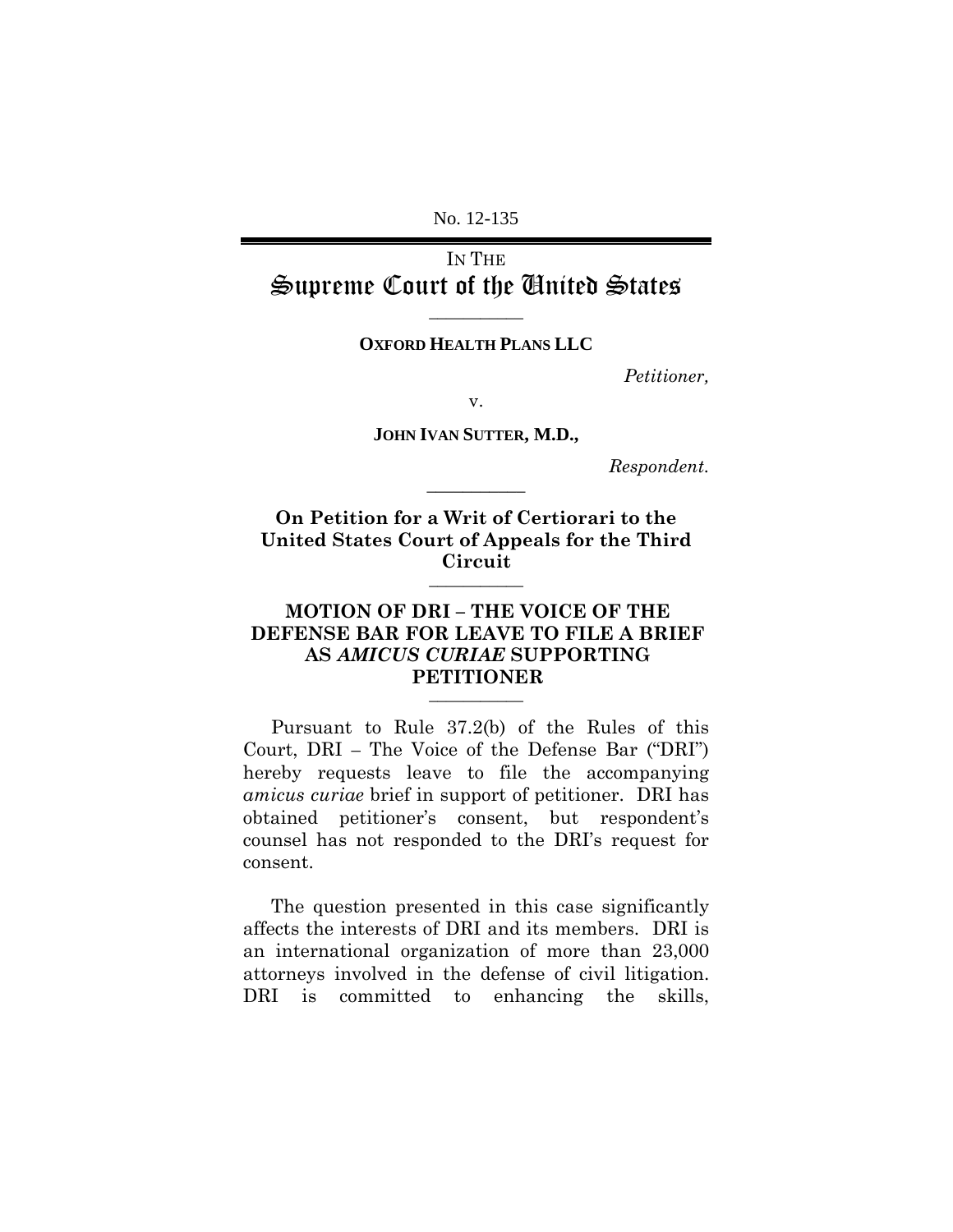effectiveness, and professionalism of defense attorneys. Consistent with this commitment, DRI seeks to address issues germane to defense attorneys, to promote the role of the defense attorney, and to improve the civil justice system. DRI has long been a voice in the ongoing effort to make the civil justice system more fair and efficient. To that end, DRI regularly files *amicus curiae* briefs in cases that raise issues of concern to its members.

Arbitration is an issue of particular interest since DRI members often advise or represent clients with respect to the enforceability of arbitration agreements. Indeed, DRI has submitted several *amicus* briefs in recent years in cases presenting issues under the Federal Arbitration Act (FAA) before this Court. *See*, *e.g.*, *Am. Express Co. v. Italian Colors Restaurant*, No. 12-133 (petition for cert. filed July 30 2012); *AT&T Mobility LLC* v. *Concepcion*, 131 S. Ct. 1740 (2011); *Stolt-Nielsen S.A. v. AnimalFeeds Int'l Corp.*, 130 S. Ct. 1758 (2010).

Unlike litigation, private arbitration is purely a matter of consent, not coercion. By agreeing to arbitrate, parties are able to avoid costly and time consuming litigation by submitting to a streamlined yet fair process based upon the mutual consent of the parties. Compelling parties to resolve disputes through costly, time-consuming, and high-stakes class-wide arbitration, when the parties have not agreed to do so, frustrates the parties' intent, undermines their agreements, and erodes the benefits offered by arbitration as an alternative to litigation. Imposing class arbitration on parties who have not agreed to that procedure conflicts with the central goal of the FAA: to ensure that arbitration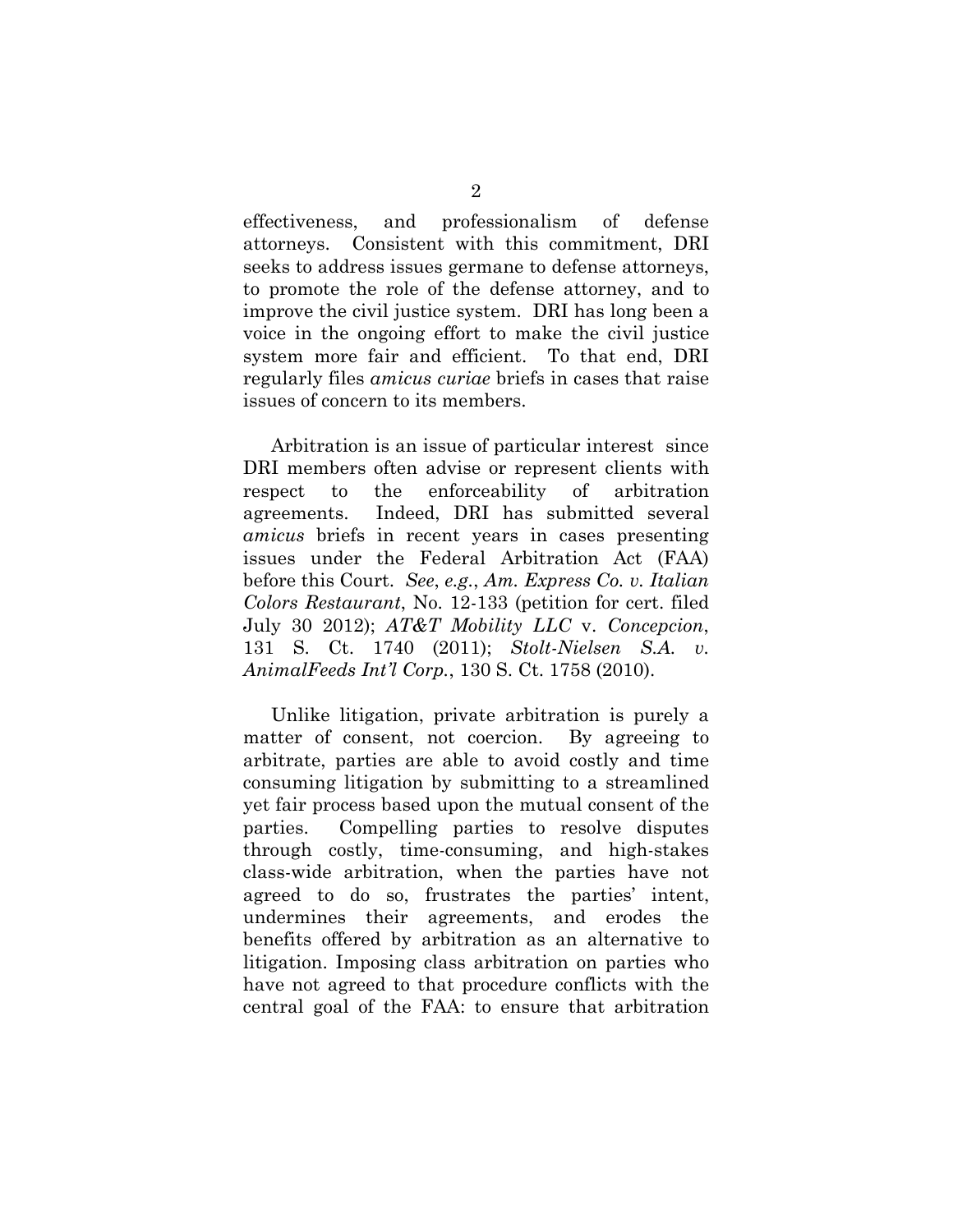agreements are enforced strictly according to the terms adopted by the parties. Parties agree to arbitration because it offers an alternative to the dispute-resolution processes already available in courts. The FAA ensures not only that arbitration agreements are enforceable, but also that hostility to arbitration is not permitted to transform arbitration by replicating the most expensive and formal aspects of court litigation when the parties have not agreed to do so.

DRI and its members thus have a vital interest in the issues raised in the petition. The Third Circuit held that the parties agreed to class-wide arbitration based solely on a clause in individual contracts that – without saying a word about class arbitration – merely required the parties to arbitrate all disputes arising from their contract. Drawing on its members' extensive practical experience, DRI is uniquely well suited to explain why this Court should grant review and reverse a decision that is flatly inconsistent with Supreme Court precedent. If allowed to stand, the decision below will adversely affect the judicial system and the rule of law by subjecting parties to expensive, protracted proceedings to which they never agreed when contracting for arbitration.

For these reasons, DRI respectfully requests that the Court grant its motion for leave to file an *amicus curiae* brief in support of petitioner.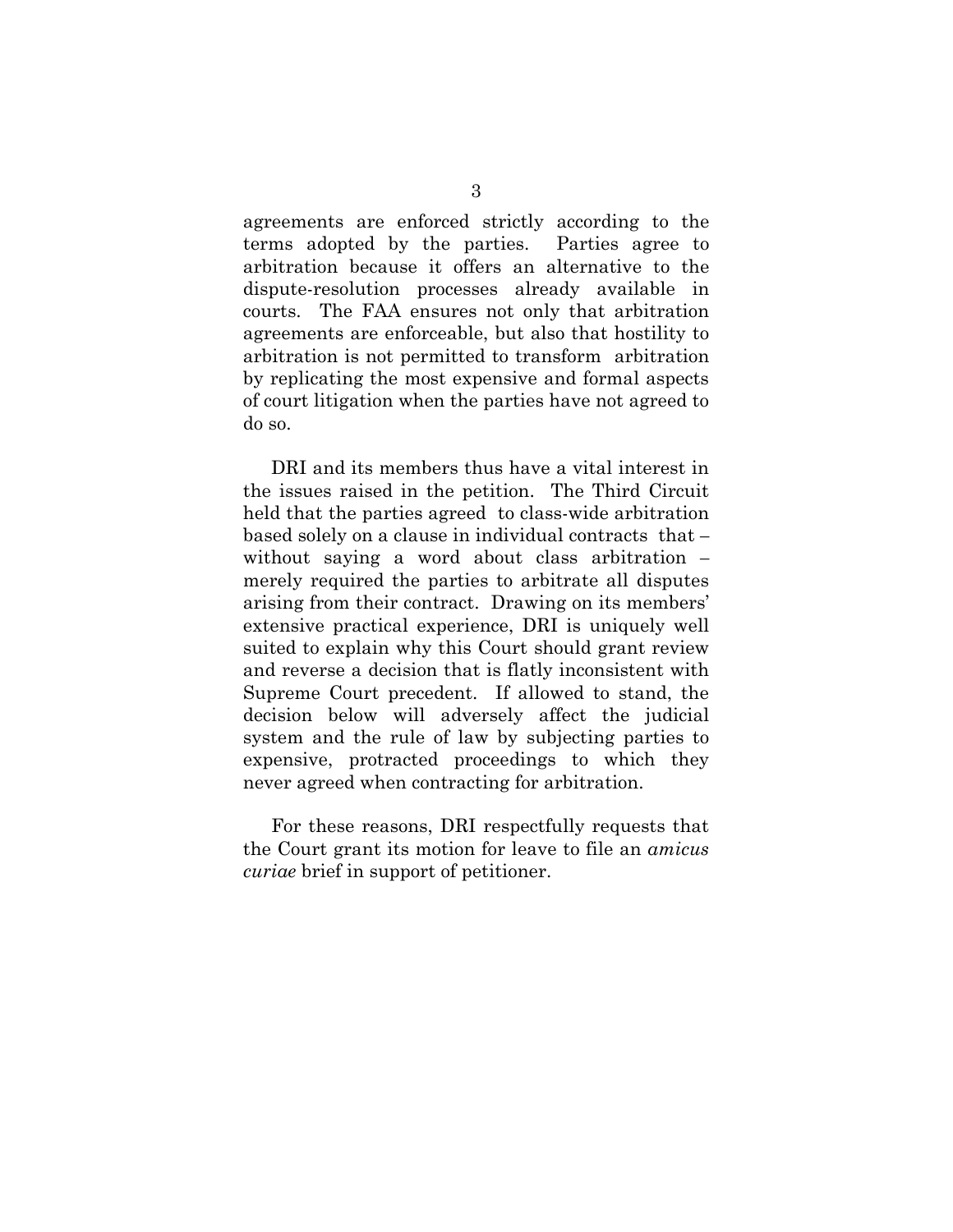Respectfully submitted,

HENRY M. SNEATH\* PRESIDENT DRI—THE VOICE OF THE DEFENSE BAR 55 West Monroe, Suite 1105 Chicago, IL 60603 (312) 795-1101 hsneath@psmn.com

JERROLD J. GANZFRIED JOHN F. STANTON Holland & Knight LLP 800 17th Street NW Suite 1100 Washington, DC 20006 (202) 469-5151 jerry.ganzfried@hklaw.com

# *Counsel for Amicus Curiae* August 29, 2012 \*Counsel of Record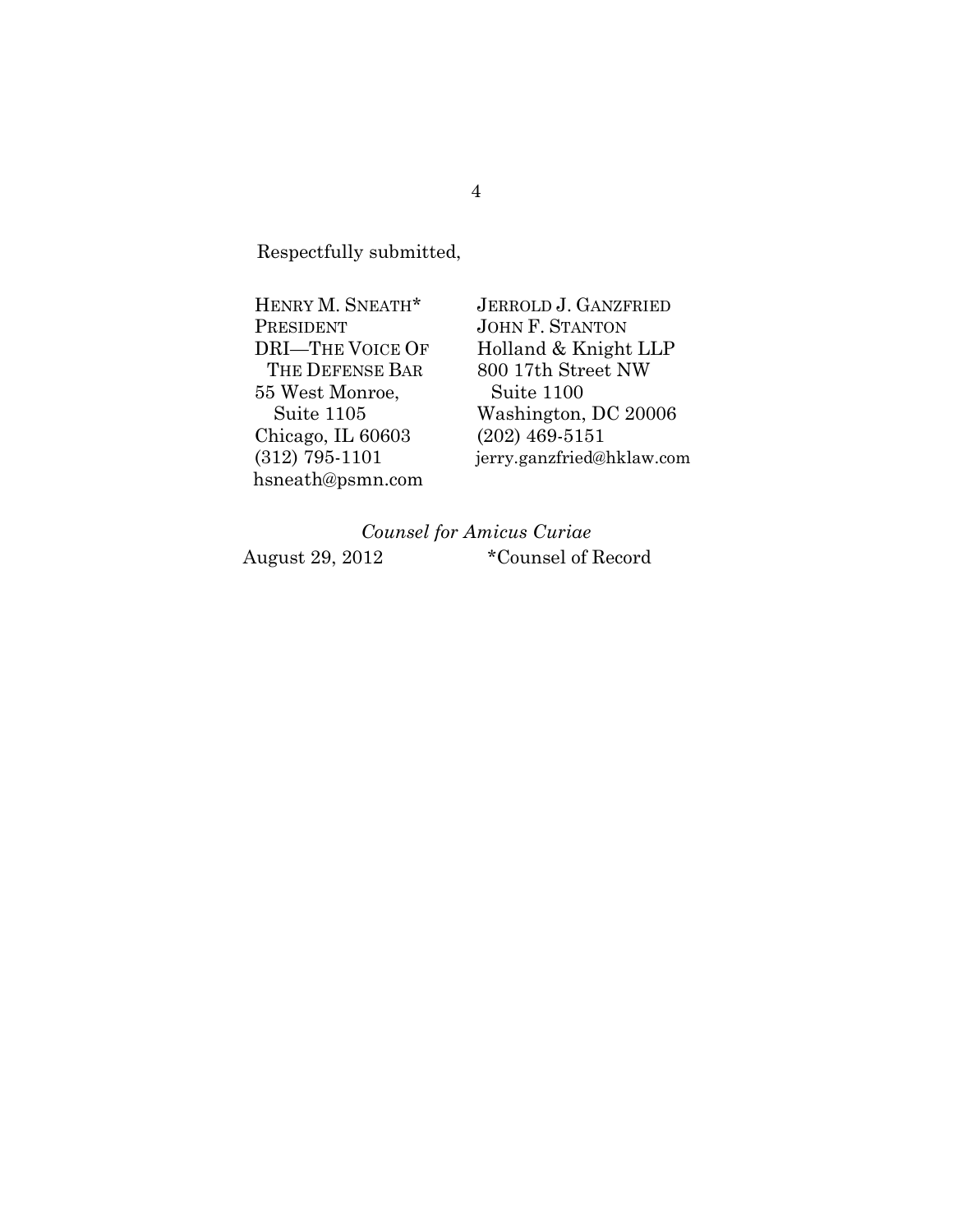# **TABLE OF CONTENTS**

Page

|    |                                                                        | <b>REASONS FOR GRANTING THE PETITION2</b>                                                               |
|----|------------------------------------------------------------------------|---------------------------------------------------------------------------------------------------------|
| Ι. | The Decision Below Misreads this                                       |                                                                                                         |
| Н. | The Issue Presented is Important,<br>Recurring, and Primed for Review9 |                                                                                                         |
|    | A.                                                                     | The Third Circuit's Decision<br><b>Eliminates Vital Benefits of</b>                                     |
|    | В.                                                                     | <b>Class Arbitration Lacks Many</b><br><b>Procedural Safeguards Present</b><br>in Ordinary Litigation16 |
|    | C.                                                                     | <b>Review is Warranted Now 19</b>                                                                       |
|    |                                                                        |                                                                                                         |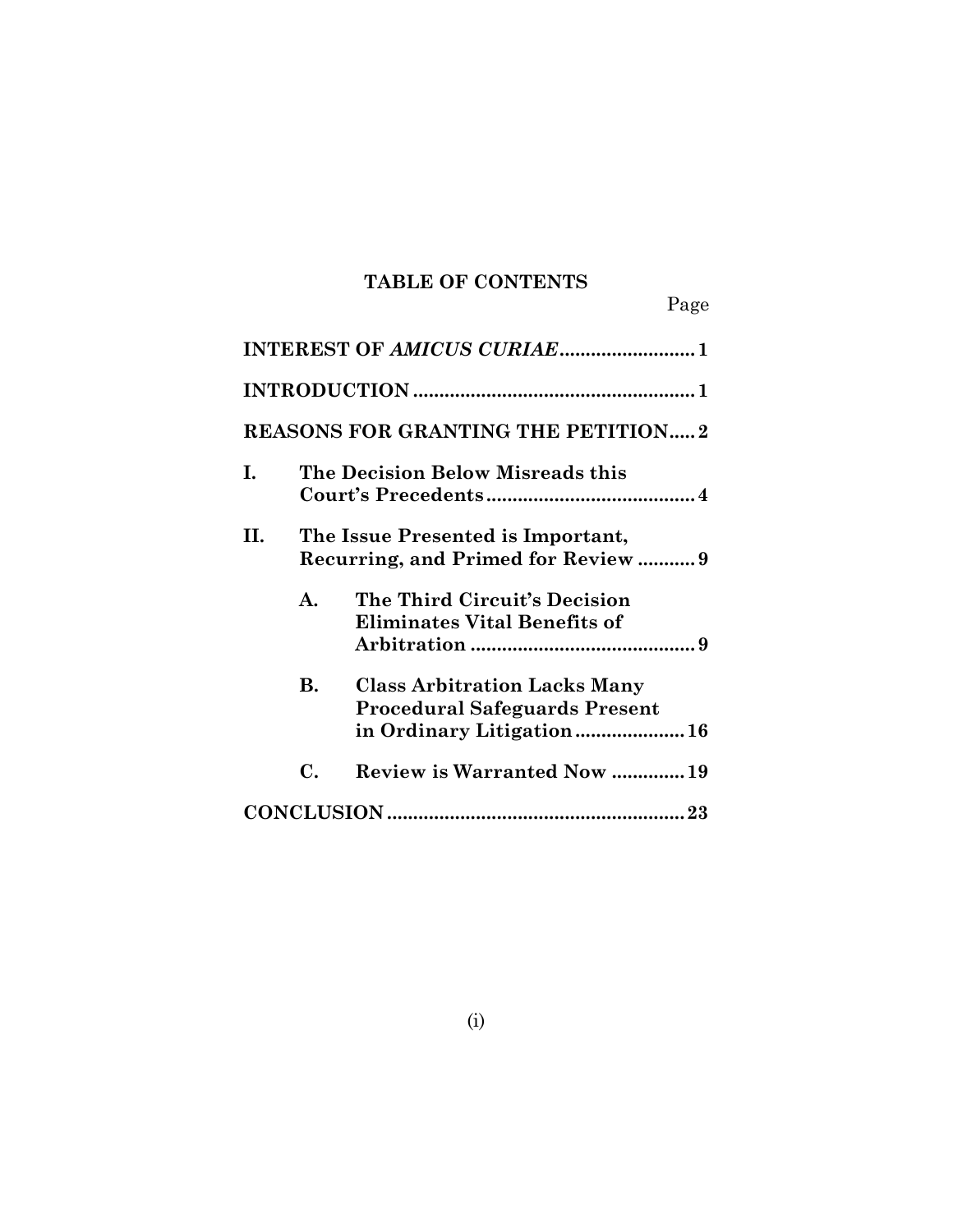# **TABLE OF AUTHORITIES**

# **CASES**

| <i>Aracri v. Dillard's, Inc., 2011 WL 1388613</i>                                                         |
|-----------------------------------------------------------------------------------------------------------|
| AT&T Mobility LLC v. Concepcion,                                                                          |
| Bernal v. Burnett,<br>793 F. Supp. 2d 1280 (D. Colo. 2011)  3                                             |
| <i>Braxton v. United States, 500 U.S. 344 (1991)  2</i>                                                   |
| Burchell v. Marsh, 58 U.S. 344 (1854) 10                                                                  |
| Castano v. Am. Tobacco Co.,                                                                               |
| Champ v. Siegel Trading Co., Inc.,                                                                        |
| Com. Coatings Corp. v. Cont. Cas. Co.,                                                                    |
| CompuCredit Corp. v. Greenwood,                                                                           |
| D'Antuono v. Service Road Corp.,<br>789 F. Supp. 2d 308 (D. Conn. 2011) 3                                 |
| Delock v. Securitas Sec. Servs. USA, Inc.,<br>$- F.$ Supp.2d $-$ ,<br>2012 WL 3150391 (E.D. Ark. 2012) 22 |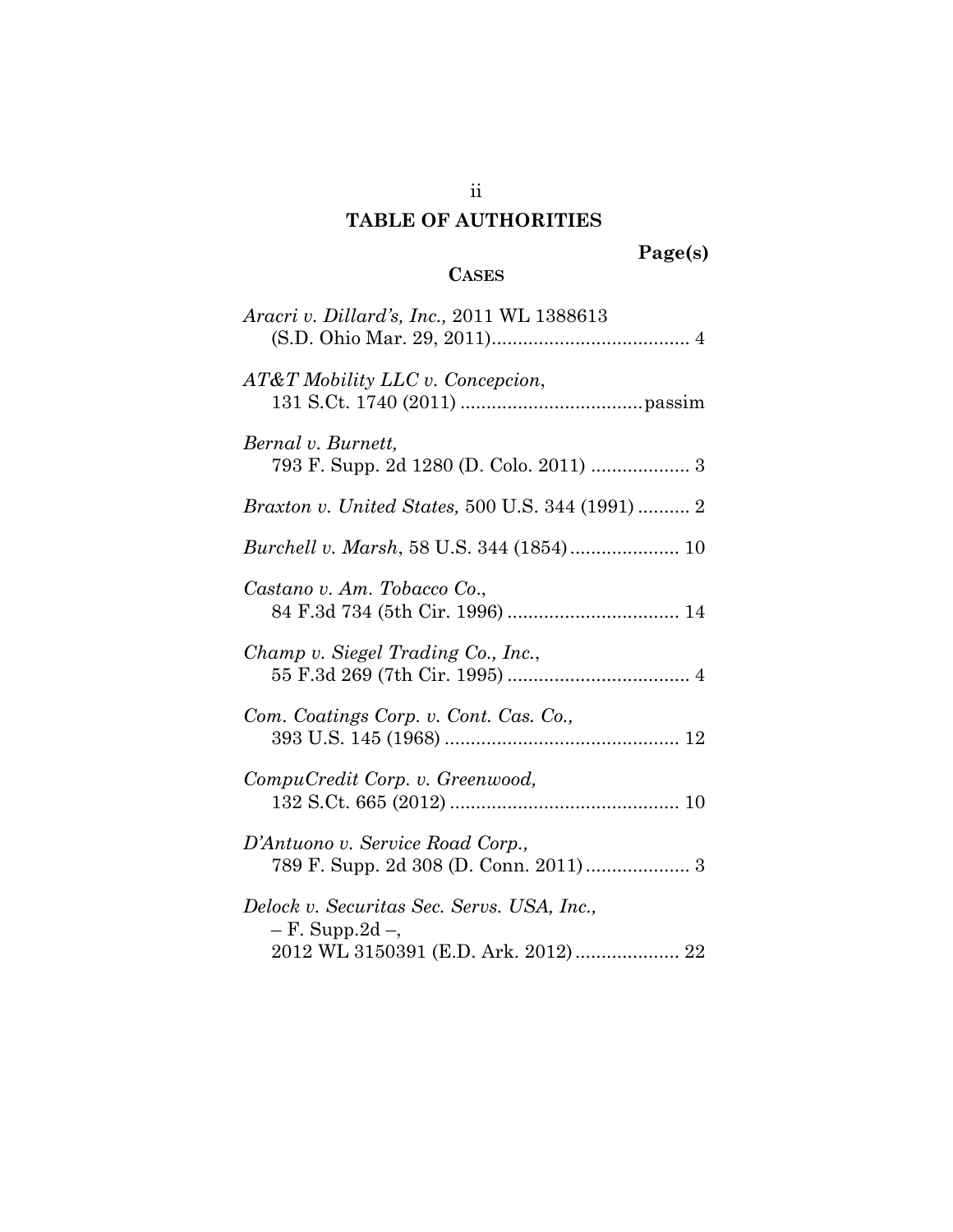| Depianti v. Bradley Mktg Enters., Inc.,<br>AAA No. 11 114 00838 07 (AAA Aug. 1, 2008)<br><i>available at http://www.adr.org/si.asp?id=5442</i> 6 |
|--------------------------------------------------------------------------------------------------------------------------------------------------|
| <i>EEOC v. Waffle House, Inc.,</i> 534 U.S. 279 (2002)  19                                                                                       |
| Goodale v. George S. May Int'l Co.,<br>2011 WL 1337349 (N.D. Ill. Apr. 5, 2011) 4                                                                |
| Green Tree Financial Corp. v. Bazzle,                                                                                                            |
| Hall Street Assoc's v. Mattel, Inc.,                                                                                                             |
| Herrington v. Waterstone Mortg. Corp.,<br>2012 WL 1242318 (W.D. Wis. Mar. 16, 2012)  22                                                          |
| In Matter of Rhone-Poulenc Rorer, Inc.,<br>51 F.3d 1293 (7th Cir. 1995)  14, 15                                                                  |
| In re Am. Express Merchants' Litig.,<br>667 F.3d 204 (2d Cir. 2012), pet. for rehearing en<br>banc denied, 681 F.3d 139, pet. for cert. filed,   |
| In re Checking Account Overdraft Litig.,<br>2010 WL 3361127 (S.D. Fla. Aug. 23, 2010) 3                                                          |
| In re D.R. Horton, Inc., 357 NLRB No. 184,                                                                                                       |
| Jasso v. Money Mart Express, Inc.,- F. Supp.2d-,<br>2012 WL 1309171 (N.D. Cal. Apr. 13, 2012) 22                                                 |
| Jock v. Sterling Jewelers, Inc.,<br>646 F.3d 113 (2d Cir. 2011), cert. denied,                                                                   |

iii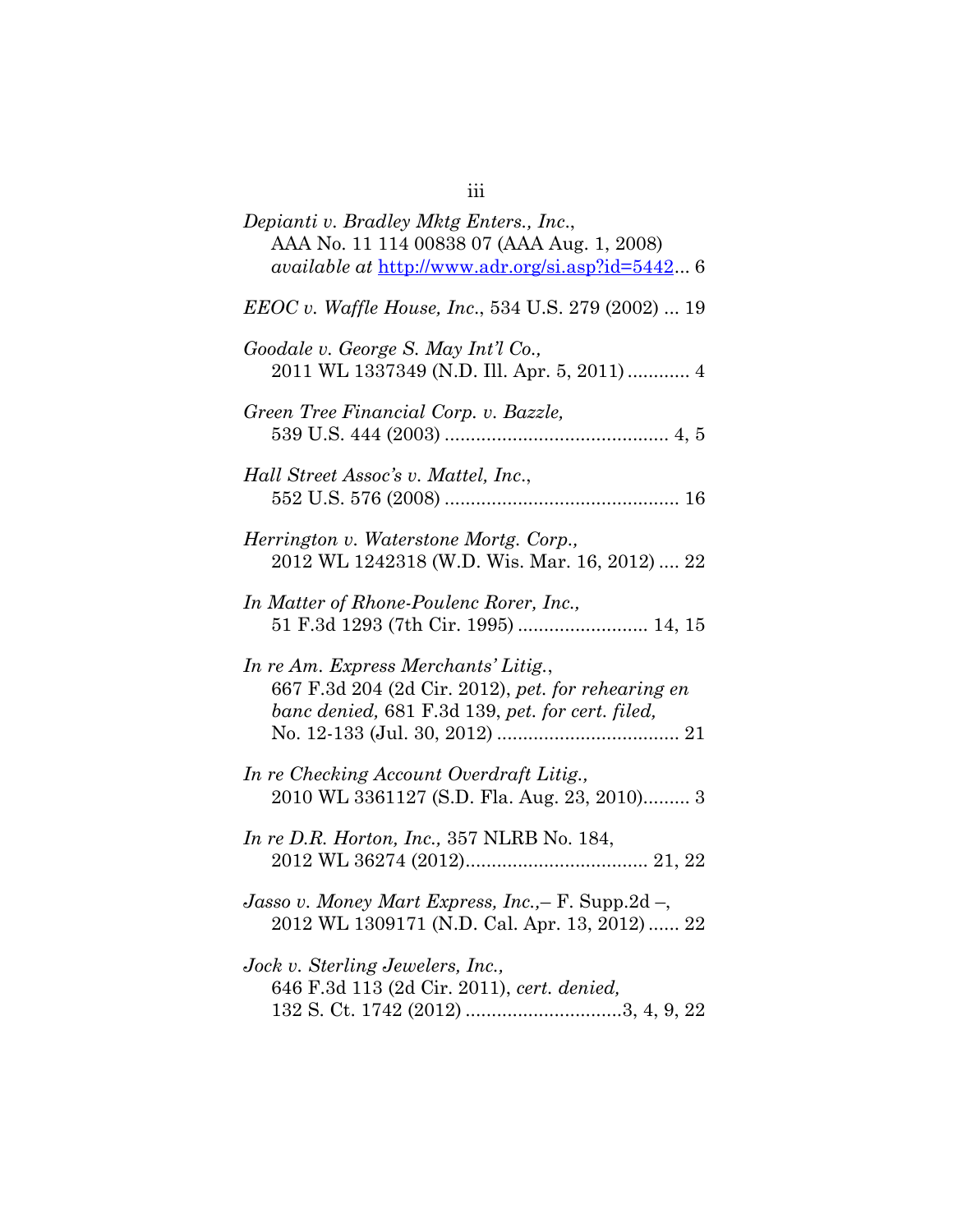| Kohen v. Pac. Inv. Mgmt. Co. LLC,                                                          |
|--------------------------------------------------------------------------------------------|
| La. Health Serv. Indem. Co. v. Gambro A B,<br>756 F. Supp. 2d 760 (W.D. La. 2010) 3        |
| LaVoice v. UBS Fin. Servs., Inc.,<br>2012 WL 124590 (S.D.N.Y. Jan. 13, 2012) 22            |
| Magnum Import Co. v. Coty, 262 U.S. 159 (1923) 3                                           |
| McAmis v. Panhandle E. Pipeline Co.,<br>273 S.W.2d 789 (Mo. App. 1954) 9-10                |
| Mitsubishi Motors Corp. v. Soler Chrysler-<br>Plymouth, Inc., 473 U.S. 614 (1985)  10      |
| Morvant v. P.F. Chang's China Bistro, Inc.,<br>2012 WL 1604851, (N.D. Cal. May 7, 2012) 22 |
| Moses H. Cone Mem'l Hosp. v. Mercury Constr.                                               |
| Newton v. Merrill Lynch, Pierce, Fenner & Smith,<br>Inc., 259 F.3d 154 (3d Cir. 2001) 14   |
| Opalinski v. Robert Half Int'l Corp.,<br>2011 WL 4729009 (D.N.J. Oct. 6, 2011)  4          |
| Owen v. Bristol Care, Inc.,<br>2012 WL 1192005 (W.D. Mo. Feb. 28, 2012)  22                |
| Palmer v. Convergys Corp.,<br>2012 WL 425256 (M.D. Ga. Feb. 9, 2012) 22                    |
| Perry Educ. Ass'n v. Perry Local Educators' Ass'n,                                         |

iv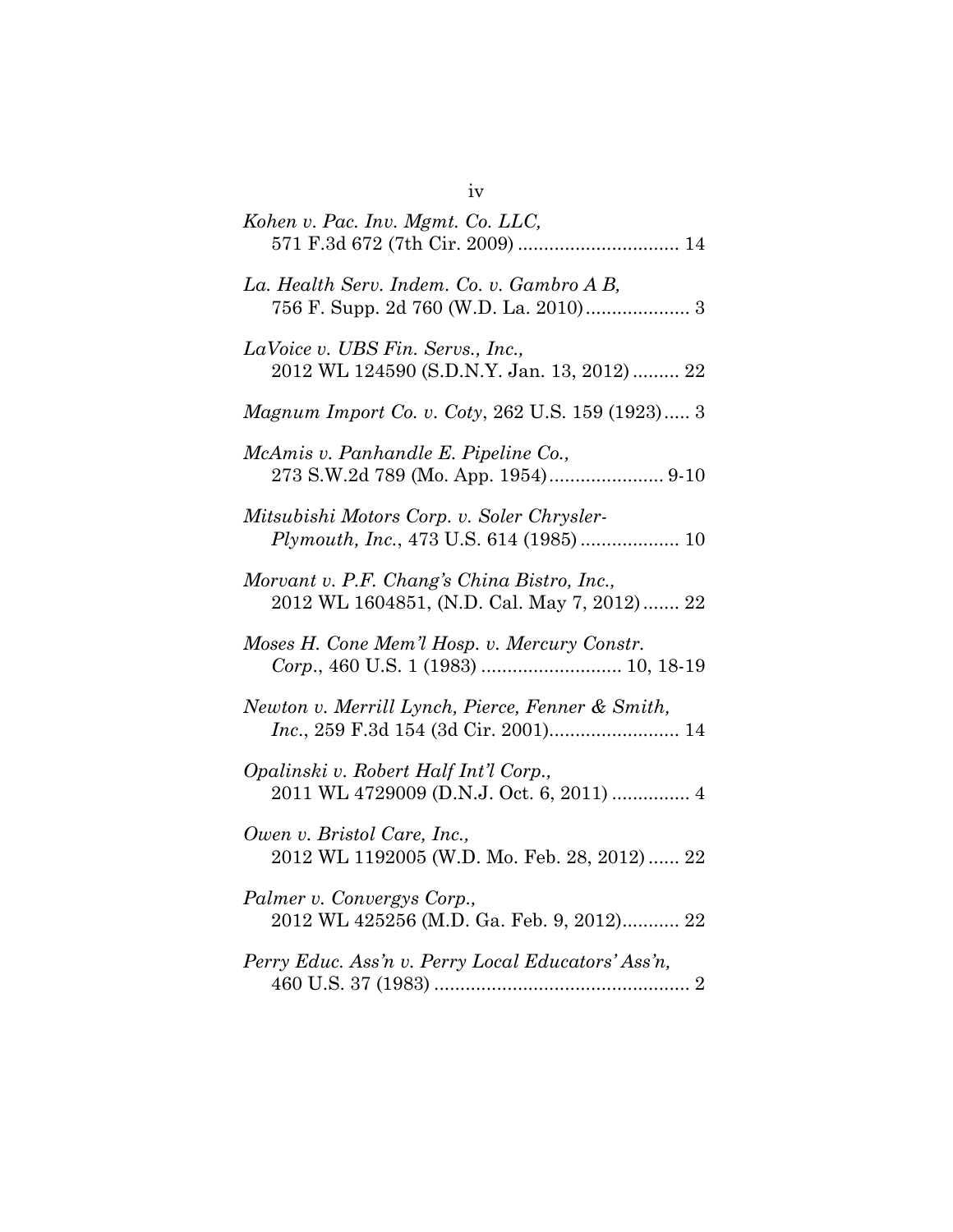| Reed v. Fla. Metro. Univ. Inc.,                                                                                          |  |
|--------------------------------------------------------------------------------------------------------------------------|--|
| S. Comm's Servs., Inc. v. Thomas<br>829 F. Supp.2d 1324 (N.D. Ga. 2011)  3                                               |  |
| Shroyer v. New Cingular Wireless Servs.,                                                                                 |  |
| Smith & Wollensky Rest. Group, Inc. v. Passow,<br>831 F. Supp. 2d 390 (D. Mass. 2011)  3                                 |  |
| Stolt-Nielsen S.A. v. AnimalFeeds Int'l Corp.,                                                                           |  |
| Sutherland v. Ernst & Young LLP,                                                                                         |  |
| Thorogood v. Sears, Roebuck and Co.,                                                                                     |  |
| Trumper v. Travelers Indem. Co.,<br>2006 WL 6553086 (S.D. Tex. Jan. 9, 2006)  5                                          |  |
| Unit. Food & Comm'l Workers, Local 21 v.<br><i>Multicare Health Sys.,</i><br>2011 WL 834141 (W.D. Wash. Mar. 3, 2011)  3 |  |
| United Steelworkers v. Enterprise Wheel & Car                                                                            |  |
| Yahoo! Inc. v. Iversen,<br>836 F. Supp. 2d 1007 (N.D. Cal. 2011)  3                                                      |  |
| <b>STATUTES AND RULES</b>                                                                                                |  |
|                                                                                                                          |  |

v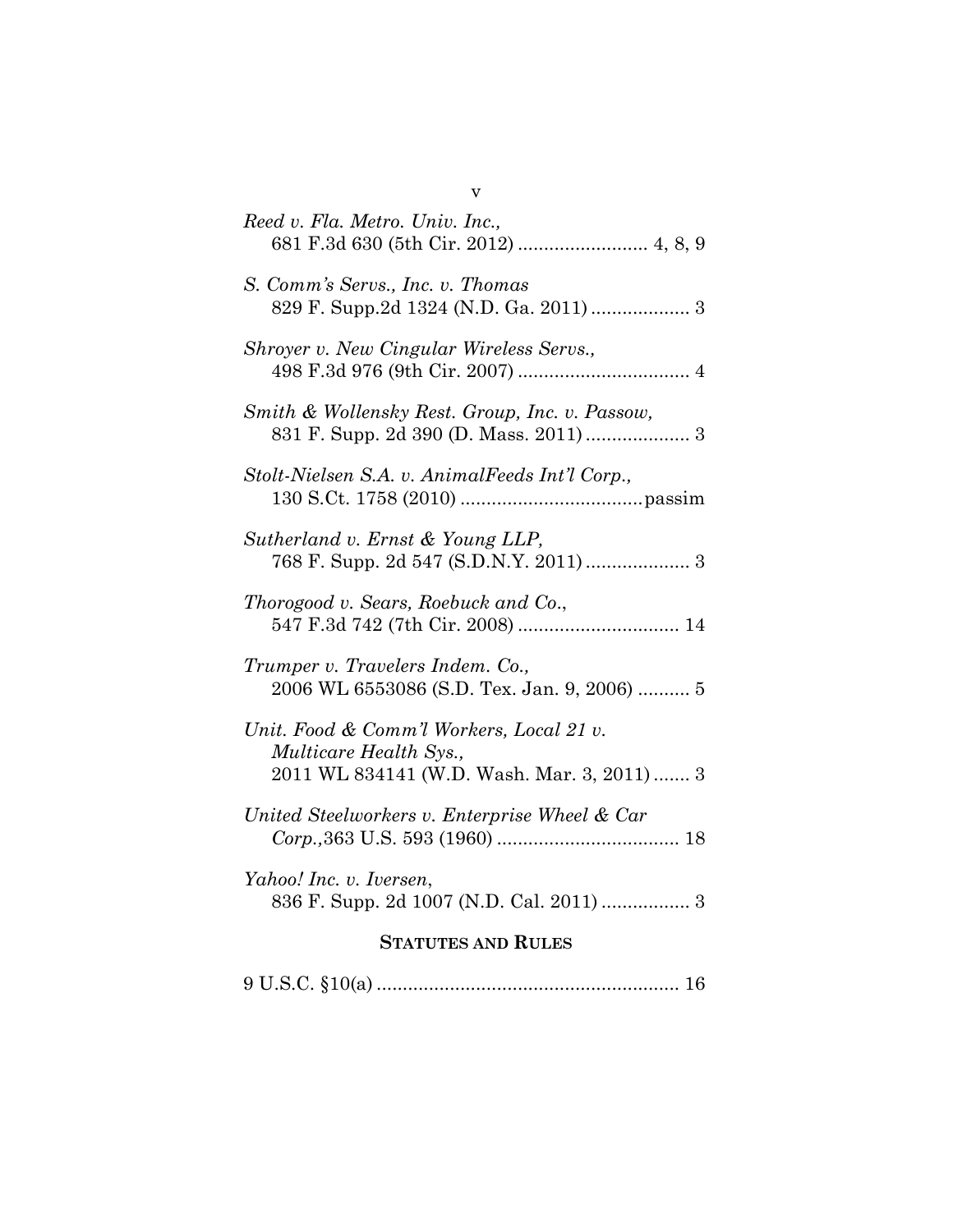| AAA Supp. Rules for Class Arbitrations<br>(eff. Oct. 8, 2003), available at<br>$\frac{\text{http://adr.org/sp.asp?id=21936}}{5}$                                                                                                |  |  |
|---------------------------------------------------------------------------------------------------------------------------------------------------------------------------------------------------------------------------------|--|--|
|                                                                                                                                                                                                                                 |  |  |
|                                                                                                                                                                                                                                 |  |  |
| JAMS Class Action Procedures (eff. Feb. 2005),<br><i>available at http://www.jamsadr.com/files/</i><br>Uploads/Documents/<br>JAMS_Class_Action_Procedures-2005.pdf 5                                                            |  |  |
| <b>ARTICLES AND SECONDARY AUTHORITIES</b>                                                                                                                                                                                       |  |  |
| Baker, Class Action Arbitration,<br>10 Cardozo J. Conflict Resol. 364 (2009)5, 11, 13                                                                                                                                           |  |  |
| Bohn & Choi, Fraud in the New-Issues Market:<br><b>Empirical Evidence on Securities Class</b><br>Actions, 144 U. Pa. L. Rev. 903 (1996)  15                                                                                     |  |  |
| Bondi, Facilitating Economic Recovery and<br>Sustainable Growth Through Reform of the<br>Securities Class-Action System: Exploring<br>Arbitration as an Alternative to Litigation,<br>33 Harv. J.L. & Pub. Pol'y 607 (2010)  15 |  |  |
| Bone & Evans, Class Certification and the<br>Substantive Merits, 51 Duke L.J. 1251 (2002)  13                                                                                                                                   |  |  |
| Burch, Necessity Never Made a Good Bargain:<br>When Consumer Arbitration Agreements<br>Prohibit Class Relief,                                                                                                                   |  |  |

vi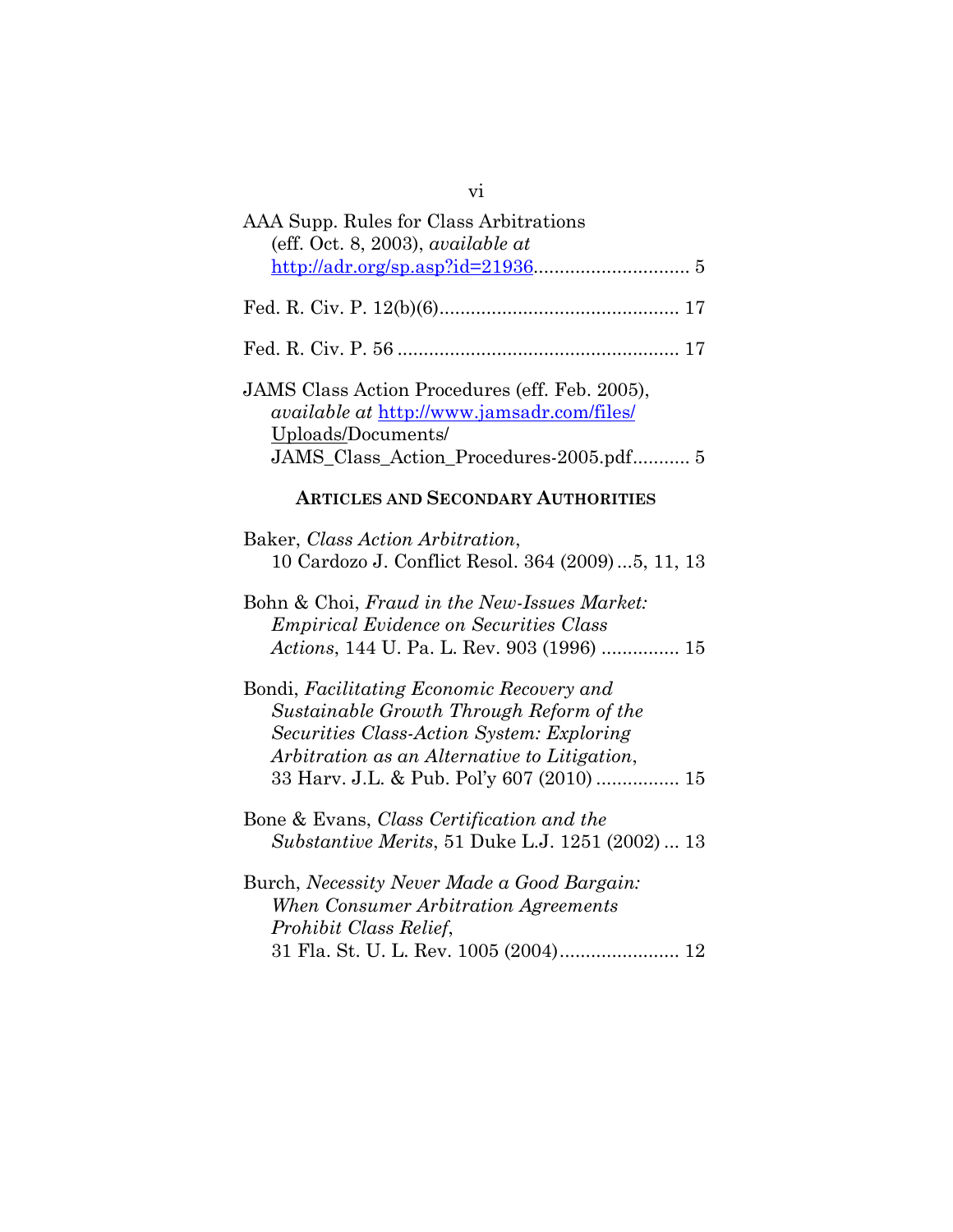| Carter, High Court Says Let the Arbitrator Decide,<br>No. 25 ABA J. E-Report 5 (June 27, 2003)  13                                                                                                                                    |  |  |
|---------------------------------------------------------------------------------------------------------------------------------------------------------------------------------------------------------------------------------------|--|--|
| Chamblee, Unsettling Efficiency: When Non-Class<br>Aggregation of Mass Torts Creates Second-Class<br>Settlements, 65 La. L. Rev. 157 (2004)  15                                                                                       |  |  |
| Clancy & Stein, An Uninvited Guest: Class                                                                                                                                                                                             |  |  |
| Arbitration and the Federal Arbitration Act's                                                                                                                                                                                         |  |  |
| Legislative History,                                                                                                                                                                                                                  |  |  |
| 63 Bus. Law. 55 (2007)11, 12, 17, 20                                                                                                                                                                                                  |  |  |
| Clancy, Re-Evaluating Bazzle: The Supreme Court's<br>Celebrated 2003 Decision Says Much Less About<br>Class Action Arbitration Than Many Assume,                                                                                      |  |  |
| 7 Class Action Lit. Rept. (BNA) 649                                                                                                                                                                                                   |  |  |
|                                                                                                                                                                                                                                       |  |  |
| Deruelle & Roesch, Gaming the Rigged Class<br>Arbitration Game: How We Got Here and Where<br>We Go Now - Part I, The Metropolitan<br>Corporate Counsel, August 2007, <i>available at</i><br>http://www.metrocorpcounsel.com/pdf/2007/ |  |  |
| Domke on Commerical Arbitration                                                                                                                                                                                                       |  |  |
| Maltby, Employment Arbitration and Workplace<br><i>Justice</i> , 38 U.S.F. L. Rev. 105 (2003) 17                                                                                                                                      |  |  |
| Nagareda, Class Certification in the Age of<br><i>Aggregate Proof, 84 N.Y.U.L. Rev. 97 (2009)  13</i>                                                                                                                                 |  |  |
| Powell & Bales, Ethical Problems in Class<br>Arbitration, 2011 J. Disp. Resol. 309 (2011)  13                                                                                                                                         |  |  |

vii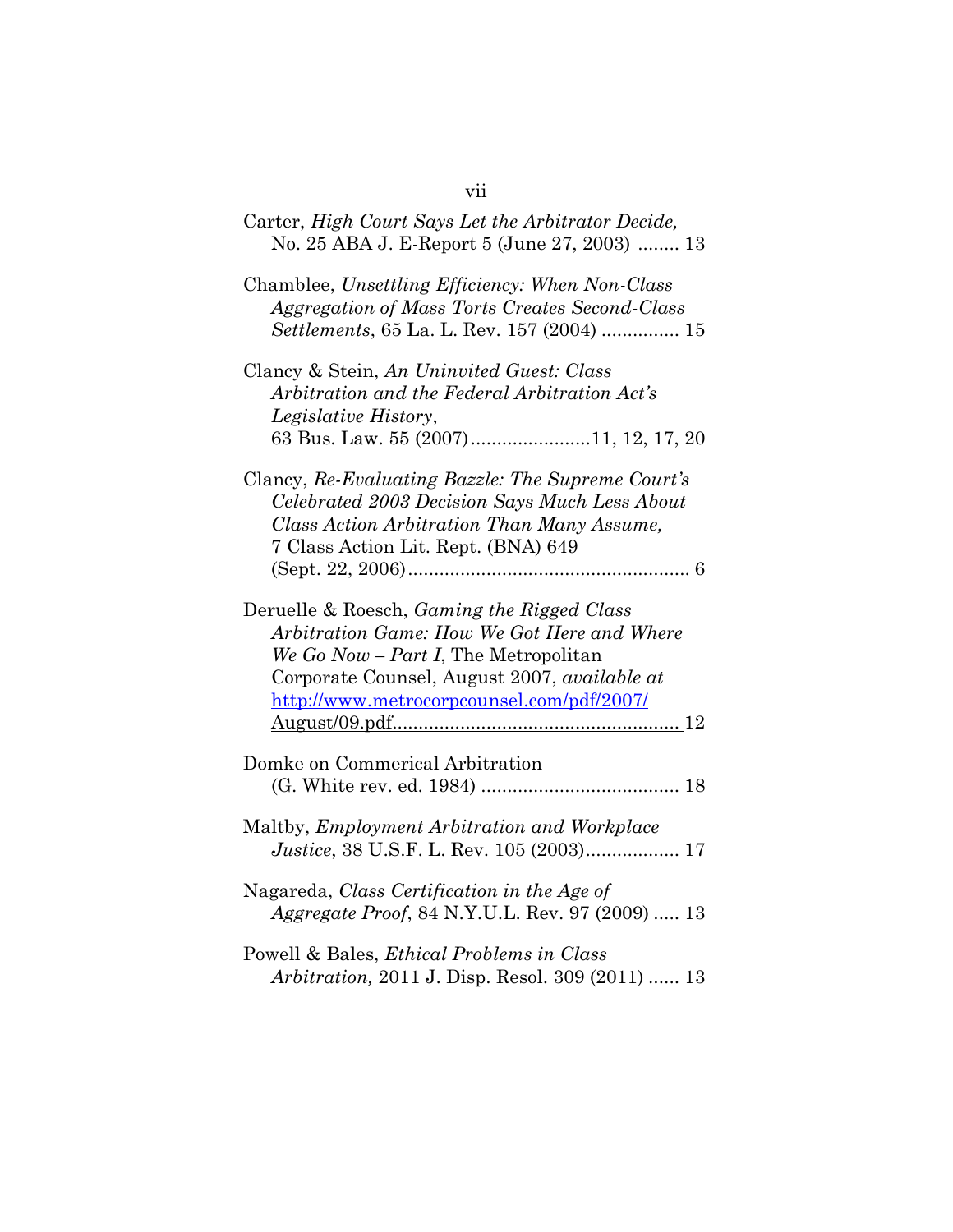# viii

| Rice, <i>Enforceable or Not?: Class Action Waivers in</i><br>Mandatory Arbitration Clauses and the Need for<br>A Judicial Standard,                                                                                                   |
|---------------------------------------------------------------------------------------------------------------------------------------------------------------------------------------------------------------------------------------|
|                                                                                                                                                                                                                                       |
| Sherwyn, <i>Because it Takes Two: Why Post-Dispute</i><br>Voluntary Arbitration Programs Will Fail to Fix<br>the Problems Associated with Employment<br>Discrimination Law Adjudication,<br>1 Berkeley J. Emp. & Lab. L. 1 (2003)  77 |
| Steinberg, A Decade After McMahon: Securities<br>Arbitration: Better for Investors Than the<br>Courts?, Brooklyn L. Rev. 1503 (1996) 17                                                                                               |
| Willging & Wheatman, Attorney Choice of Forum in<br>Class Action Litigation: What Difference Does It<br><i>Make?</i> , 81 Notre Dame L. Rev. 591 (2006) 13                                                                            |
| Zupanec, Law and Motion,                                                                                                                                                                                                              |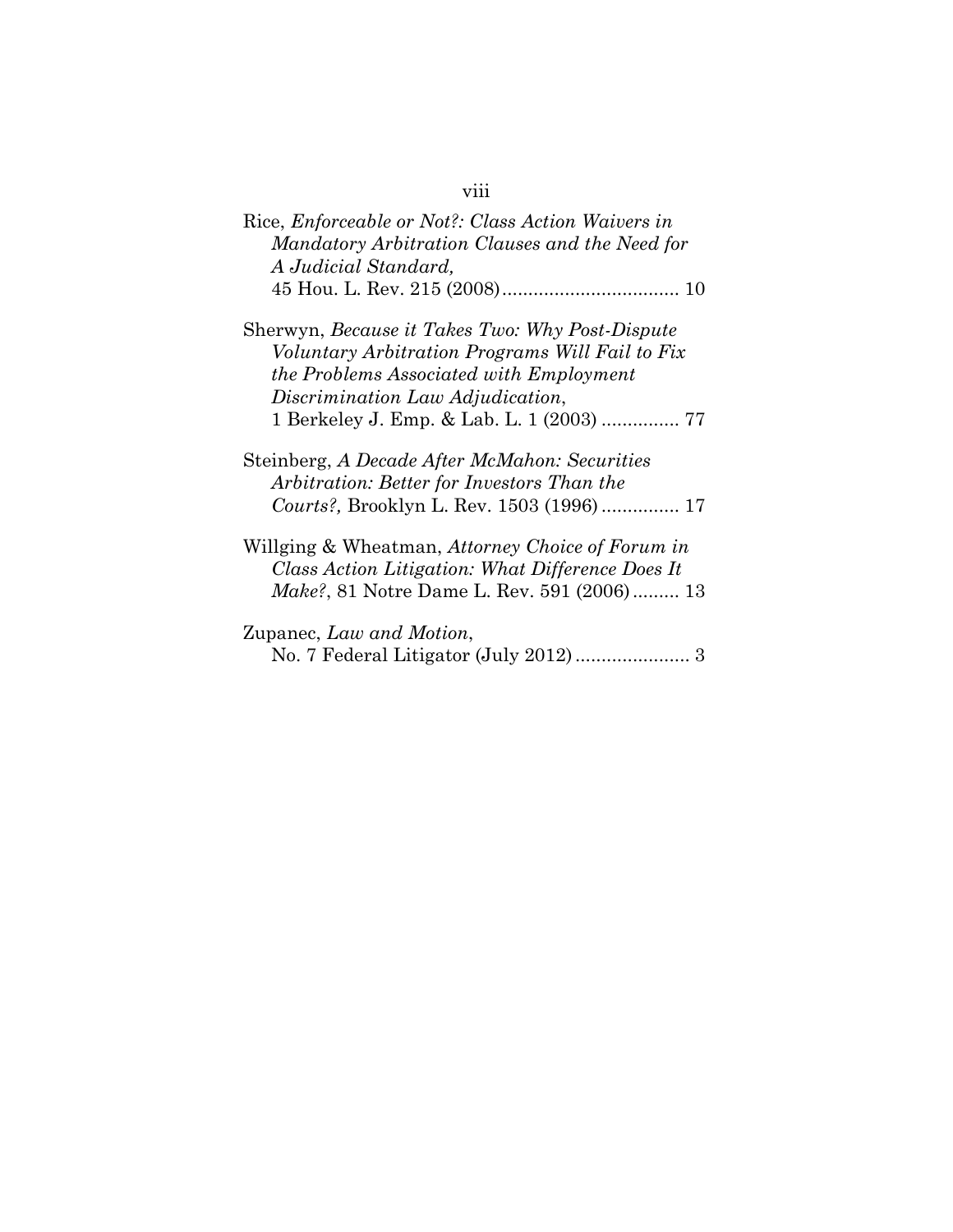No. 12-135

IN THE Supreme Court of the United States

**OXFORD HEALTH PLANS LLC**

**\_\_\_\_\_\_\_\_\_\_\_**

*Petitioner,*

v.

**JOHN IVAN SUTTER, M.D.,**

**\_\_\_\_\_\_\_\_\_\_\_**

*Respondent.*

**On Petition for a Writ of Certiorari to the United States Court of Appeals for the Third Circuit \_\_\_\_\_\_\_\_\_\_\_**

# **BRIEF OF DRI – THE VOICE OF THE DEFENSE BAR AS** *AMICUS CURIAE* **SUPPORTING PETITIONER \_\_\_\_\_\_\_\_\_\_\_**

#### **INTEREST OF** *AMICUS CURIAE*[1](#page-13-2)

<span id="page-13-1"></span><span id="page-13-0"></span>The interest of the *amicus curiae* is set forth in the accompanying motion for leave to file this brief.

#### **INTRODUCTION**

Arbitration is favored under federal law and the laws of many states because it is inexpensive,

<span id="page-13-2"></span> <sup>1</sup> Counsel of record received notice more than 10 days prior to the due date that *amicus* intended to file this brief. Pursuant to Supreme Court Rule 37.6, *amicus curiae* states that no counsel for a party has written this brief in whole or in part and that no person or entity, other than the *amicus curiae*, its members, or its counsel, has made a monetary contribution to the preparation or submission of this brief.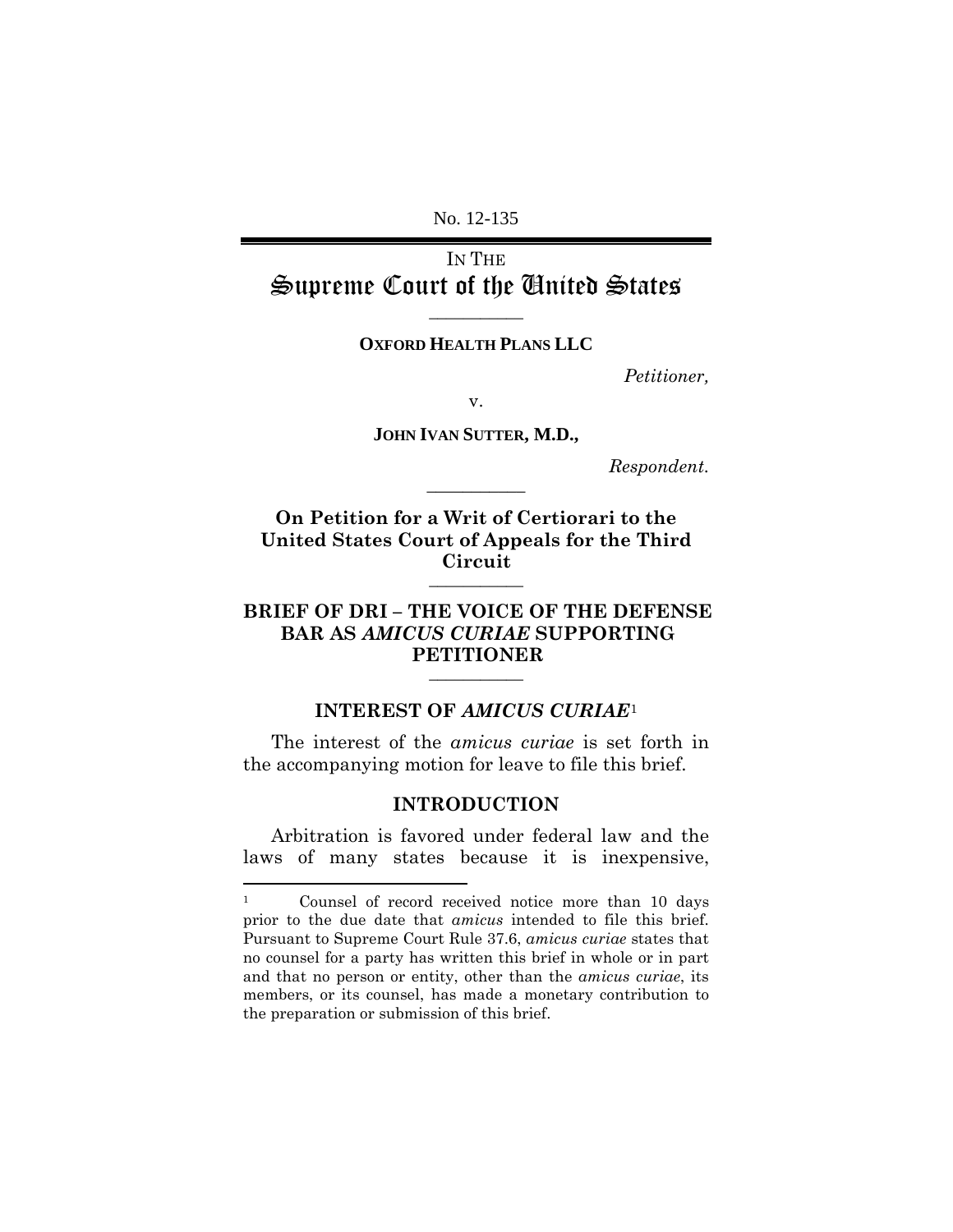streamlined, and efficient. As this Court has recognized, class arbitration is, by contrast, a markedly different procedure that offers none of these advantages. It is costly, risky, and cumbersome – the very attributes that generally motivate parties to choose traditional arbitration over litigation in the first place.

The Third Circuit charted a course that is incompatible with this Court's guidance, particularly in *Stolt-Nielsen*, that an arbitrator may not order classwide arbitration when an arbitration agreement is "silent" on class arbitration. Here, the arbitrator committed that exact error even though the contract makes no mention of class claims, class procedures, or class arbitration. Pet. App. 37a-42a.

This brief addresses reasons the Court should resolve the substantial, recurring issue presented in this case. Arbitration agreements are commonplace in every corner of the economy, and parties have come to expect that such agreements will be honored in accordance with their terms.

#### <span id="page-14-0"></span>**REASONS FOR GRANTING THE PETITION**

The petition shows, in compelling detail, how this case satisfies the primary purposes of certiorari jurisdiction over judgments from the federal courts of appeal: to secure uniformity of decisions among the circuits and to resolve questions of importance to the public interest. *See, e.g., Braxton v. United States,* 500 U.S. 344, 347-48 (1991); *Perry Educ. Ass'n v. Perry Local Educators' Ass'n,* 460 U.S. 37, 43-44 (1983); *Magnum Import Co. v. Coty*, 262 U.S. 159, 163 (1923). *See also U.S. Courts of Appeal are Split on the Interpretation of Stolt-Nielsen on Class Actions,*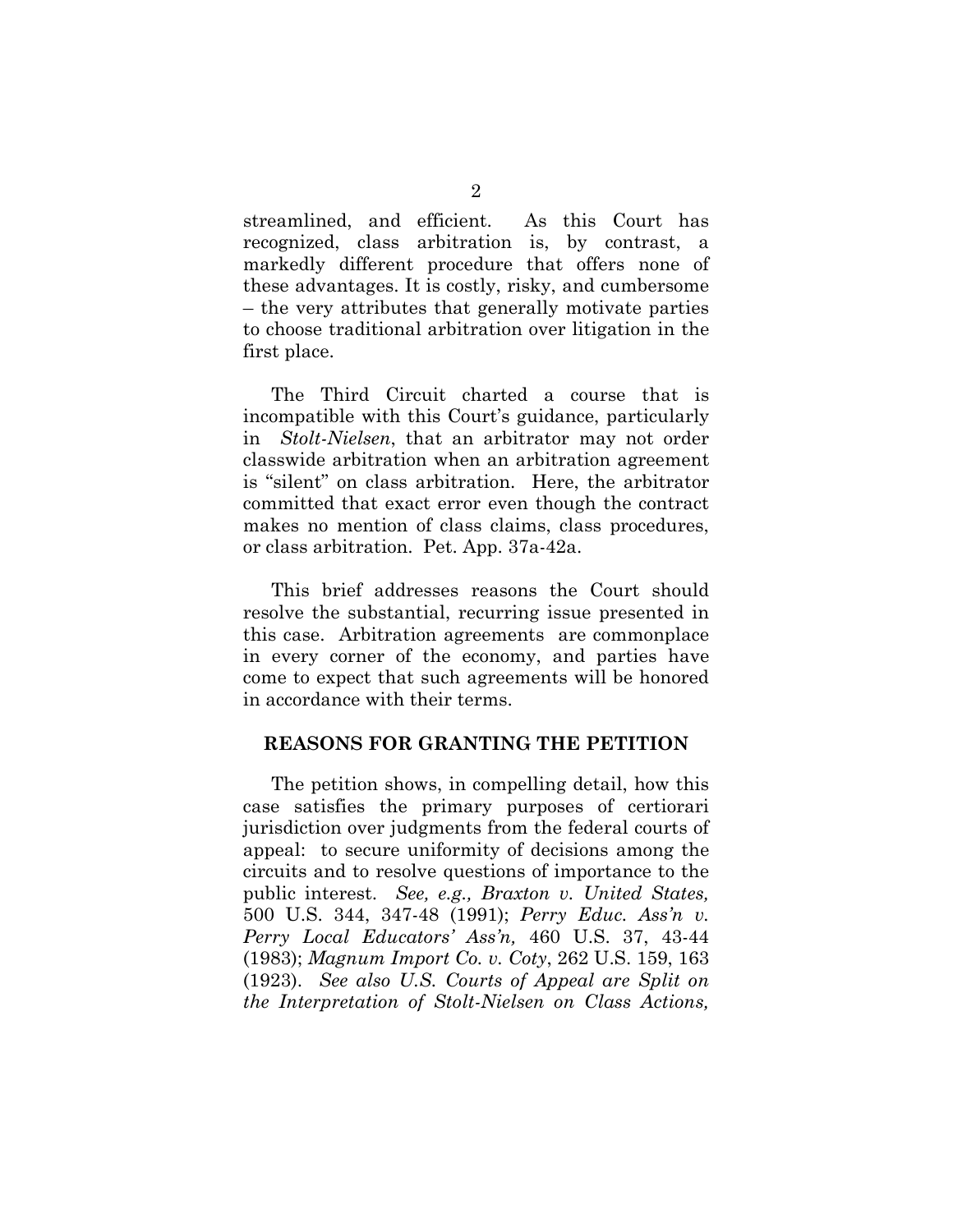67-JUL Disp. Resol. J. 4 (May-July 2012) (noting split and suggesting "that additional post-*Concepcion* guidance by the United States Supreme Court would be welcome"); Zupanec, *Law and Motion,* 27 No. 7 Federal Litigator (July 2012) (similar). Accordingly, this brief will not rehearse the existing, and growing, intercircuit conflict. In truth, the irreconcilable split in the circuits is only the tip of the iceberg, as this issue has proven to be extraordinarily vexing to trial courts.[2](#page-15-0)

Likewise, consistent with the court of appeals here and the majority opinion in *Jock v. Sterling Jewelers, Inc.,* 646 F.3d 114, 119-27 (2d Cir. 2011), *cert. denied,* 132 S. Ct. 1742 (2012), many district courts have latched onto the stipulation in *Stolt-Nielsen* to justify an incorrectly narrow reading of that case. *See, e.g., S. Comm's Servs., Inc. v. Thomas,* 829 F. Supp.2d 1324, 1338 (N.D. Ga. 2011) (agreeing with *Jock* because, *inter alia,* that "court distinguished *Stolt-Nielsen* on the facts because although the plaintiffs at one point conceded the agreement was silent regarding class arbitration, this was not the same thing as stipulating the parties had reached no agreement on the issue");

<span id="page-15-0"></span> <sup>2</sup> Many district courts have allowed classwide arbitration in the absence of any explicit assent–often for the same reasons articulated by the court of appeals here. *See, e.g., [Yahoo! Inc. v.](https://web2.westlaw.com/find/default.wl?rs=WLW12.07&pbc=BC6E23F9&vr=2.0&docname=CIK(0001011006)&lvbp=T&rp=%2ffind%2fdefault.wl&sv=Split&fn=_top&findtype=l&mt=Westlaw&returnto=BusinessNameReturnTo&db=BC-COMPANYSRBD)  [Iversen](https://web2.westlaw.com/find/default.wl?rs=WLW12.07&pbc=BC6E23F9&vr=2.0&docname=CIK(0001011006)&lvbp=T&rp=%2ffind%2fdefault.wl&sv=Split&fn=_top&findtype=l&mt=Westlaw&returnto=BusinessNameReturnTo&db=BC-COMPANYSRBD)*, 836 F. Supp.2d 1007, 1012-13 (N.D. Cal. 2011); *[Smith &](http://www.westlaw.com/Find/Default.wl?rs=dfa1.0&vr=2.0&DB=0000999&FindType=Y&SerialNum=2024411571)  [Wollensky Rest. Group, Inc. v. Passow,](http://www.westlaw.com/Find/Default.wl?rs=dfa1.0&vr=2.0&DB=0000999&FindType=Y&SerialNum=2024411571)* [2011 WL 148302, at \\*1](http://www.westlaw.com/Find/Default.wl?rs=dfa1.0&vr=2.0&DB=0000999&FindType=Y&SerialNum=2024411571)  (D. Mass. Jan. 18, 2011); *[La. Health Serv. Indem. Co. v. Gambro](http://www.westlaw.com/Find/Default.wl?rs=dfa1.0&vr=2.0&DB=4637&FindType=Y&ReferencePositionType=S&SerialNum=2024207788&ReferencePosition=762)  [A B,](http://www.westlaw.com/Find/Default.wl?rs=dfa1.0&vr=2.0&DB=4637&FindType=Y&ReferencePositionType=S&SerialNum=2024207788&ReferencePosition=762)* [756 F. Supp. 2d 760, 762 \(W.D. La. 2010\).](http://www.westlaw.com/Find/Default.wl?rs=dfa1.0&vr=2.0&DB=4637&FindType=Y&ReferencePositionType=S&SerialNum=2024207788&ReferencePosition=762) In contrast, many other district courts have correctly concluded, as compelled by *Stolt-Nielsen*, that class-wide arbitration is impermissible under an arbitration agreement that is altogether silent on the topic. *See, e.g., [Bernal v. Burnett,](http://www.westlaw.com/Find/Default.wl?rs=dfa1.0&vr=2.0&DB=0000999&FindType=Y&SerialNum=2025411777)* [2011 WL](http://www.westlaw.com/Find/Default.wl?rs=dfa1.0&vr=2.0&DB=0000999&FindType=Y&SerialNum=2025411777)  2182903 at \*3, \*8 (D. Colo. June 6, 2011); *[D'Antuono v. Service](http://www.westlaw.com/Find/Default.wl?rs=dfa1.0&vr=2.0&DB=4637&FindType=Y&ReferencePositionType=S&SerialNum=2025407646&ReferencePosition=337)  [Road Corp.,](http://www.westlaw.com/Find/Default.wl?rs=dfa1.0&vr=2.0&DB=4637&FindType=Y&ReferencePositionType=S&SerialNum=2025407646&ReferencePosition=337)* [789 F. Supp. 2d 308, 337, 344 \(D. Conn. 2011\);](http://www.westlaw.com/Find/Default.wl?rs=dfa1.0&vr=2.0&DB=4637&FindType=Y&ReferencePositionType=S&SerialNum=2025407646&ReferencePosition=337) *[Sutherland v. Ernst & Young LLP,](http://www.westlaw.com/Find/Default.wl?rs=dfa1.0&vr=2.0&DB=4637&FindType=Y&ReferencePositionType=S&SerialNum=2024767154&ReferencePosition=554)* [768 F. Supp. 2d 547, 554](http://www.westlaw.com/Find/Default.wl?rs=dfa1.0&vr=2.0&DB=4637&FindType=Y&ReferencePositionType=S&SerialNum=2024767154&ReferencePosition=554)  (S.D.N.Y. 2011); *[United Food & Comm'l Workers, Local 21 v.](http://www.westlaw.com/Find/Default.wl?rs=dfa1.0&vr=2.0&DB=0000999&FindType=Y&SerialNum=2024765285)  [Multicare Health Sys.,](http://www.westlaw.com/Find/Default.wl?rs=dfa1.0&vr=2.0&DB=0000999&FindType=Y&SerialNum=2024765285)* [2011 WL 834141, at \\*3 \(W.D. Wash. Mar.](http://www.westlaw.com/Find/Default.wl?rs=dfa1.0&vr=2.0&DB=0000999&FindType=Y&SerialNum=2024765285)  3, 2011); *[In re Checking Account Overdraft Litig.,](http://www.westlaw.com/Find/Default.wl?rs=dfa1.0&vr=2.0&DB=0000999&FindType=Y&SerialNum=2022861104)* [2010 WL](http://www.westlaw.com/Find/Default.wl?rs=dfa1.0&vr=2.0&DB=0000999&FindType=Y&SerialNum=2022861104)  3361127, at \*2 (S.D. Fla. Aug. 23, 2010).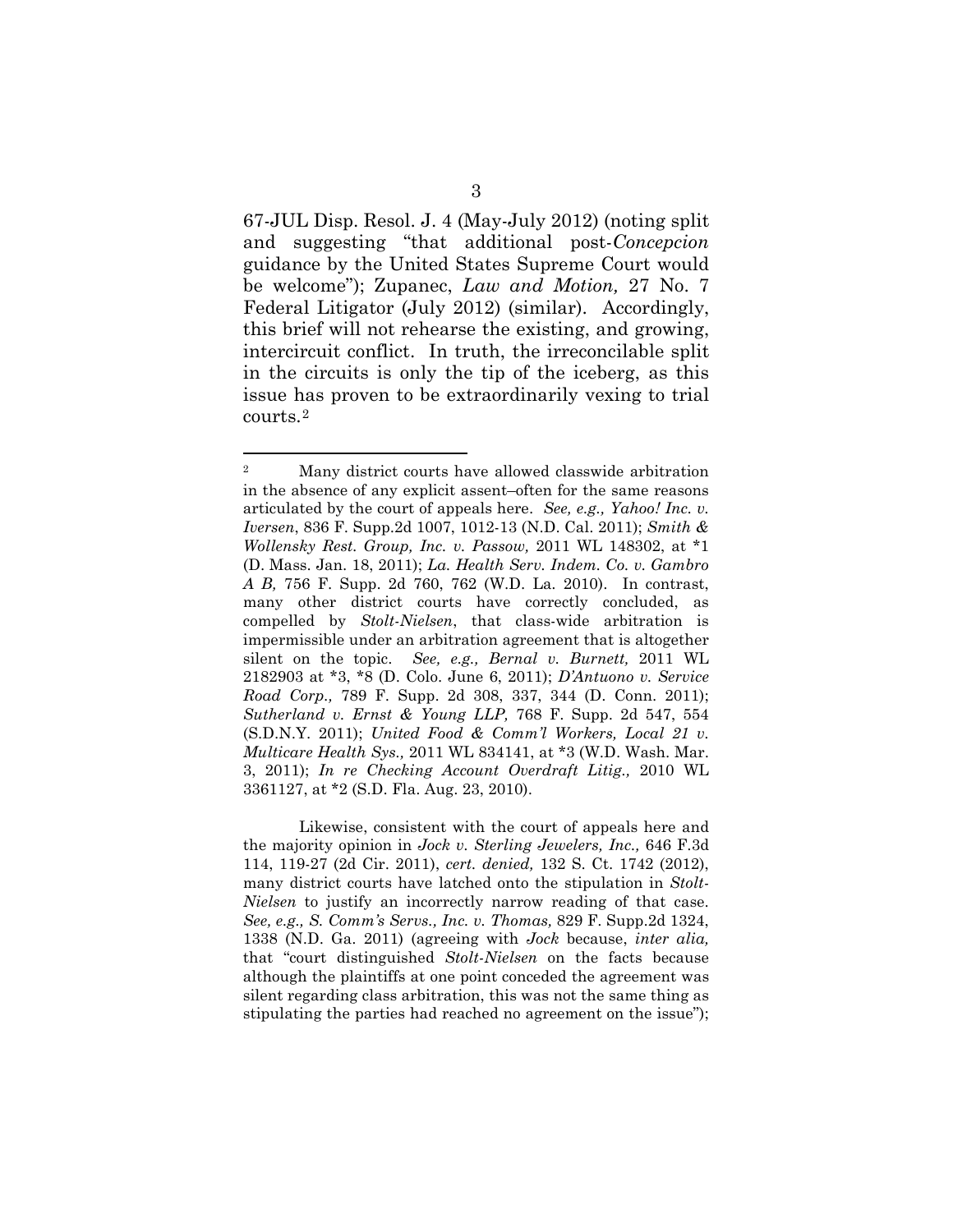#### <span id="page-16-0"></span>**I. THE DECISION BELOW MISREADS THIS COURT'S PRECEDENTS**

Prior to *Green Tree Financial Corp. v. Bazzle,* 539 U.S. 444 (2003)*,* it was generally agreed that "absent an express provision in the parties' arbitration agreement, the duty to rigorously enforce arbitration agreements 'in accordance with the terms thereof' as set forth in section 4 of the FAA bars district courts from . . . requir[ing] consolidated arbitration, even where consolidation would promote the expeditious resolution of related claims." *[Champ v. Siegel](https://web2.westlaw.com/find/default.wl?mt=Westlaw&db=0000506&tc=-1&rp=%2ffind%2fdefault.wl&findtype=Y&ordoc=0318197423&serialnum=1995112328&vr=2.0&fn=_top&sv=Split&tf=-1&pbc=E0A839FE&rs=WLW12.07)  Trading Co., Inc.*[, 55 F.3d 269, 274-75 \(7th Cir. 1995\)](https://web2.westlaw.com/find/default.wl?mt=Westlaw&db=0000506&tc=-1&rp=%2ffind%2fdefault.wl&findtype=Y&ordoc=0318197423&serialnum=1995112328&vr=2.0&fn=_top&sv=Split&tf=-1&pbc=E0A839FE&rs=WLW12.07) (citing numerous circuit decisions holding same).

After *Bazzle –* and based on a misperception of this Court's disposition – some courts concluded that class arbitration could proceed as long as the contract did not "forbid" class arbitration. In other words, class arbitration proceeded if the agreement was merely "silent" on the issue. *See, e.g., [Shroyer v. New](https://web2.westlaw.com/find/default.wl?mt=Westlaw&db=506&tc=-1&rp=%2ffind%2fdefault.wl&findtype=Y&ordoc=2022581154&serialnum=2012930761&vr=2.0&fn=_top&sv=Split&tf=-1&referencepositiontype=S&pbc=E00BB014&referenceposition=992&rs=WLW12.07)  Cingular Wireless Servs.,* [498 F.3d 976, 992 \(9th Cir.](https://web2.westlaw.com/find/default.wl?mt=Westlaw&db=506&tc=-1&rp=%2ffind%2fdefault.wl&findtype=Y&ordoc=2022581154&serialnum=2012930761&vr=2.0&fn=_top&sv=Split&tf=-1&referencepositiontype=S&pbc=E00BB014&referenceposition=992&rs=WLW12.07)  [2007\)](https://web2.westlaw.com/find/default.wl?mt=Westlaw&db=506&tc=-1&rp=%2ffind%2fdefault.wl&findtype=Y&ordoc=2022581154&serialnum=2012930761&vr=2.0&fn=_top&sv=Split&tf=-1&referencepositiontype=S&pbc=E00BB014&referenceposition=992&rs=WLW12.07) (reading *Bazzle* to be an "implicit endorsement" of class arbitration); *[Trumper v. Travelers Indem. Co.,](https://web2.westlaw.com/find/default.wl?mt=Westlaw&db=0000999&tc=-1&rp=%2ffind%2fdefault.wl&findtype=Y&ordoc=2022581154&serialnum=2021750516&vr=2.0&fn=_top&sv=Split&tf=-1&pbc=E00BB014&rs=WLW12.07)* [2006 WL 6553086, at \\*1 \(S.D. Tex. Jan. 9, 2006\)](https://web2.westlaw.com/find/default.wl?mt=Westlaw&db=0000999&tc=-1&rp=%2ffind%2fdefault.wl&findtype=Y&ordoc=2022581154&serialnum=2021750516&vr=2.0&fn=_top&sv=Split&tf=-1&pbc=E00BB014&rs=WLW12.07)

 $\overline{a}$ 

*Opalinski v. Robert Half Corp.,* 2011 WL 4729009, at \*3 (D. N.J. Oct. 6, 2011) (similar reasoning); *[Aracri v. Dillard's, Inc.,](http://www.westlaw.com/Find/Default.wl?rs=dfa1.0&vr=2.0&DB=0000999&FindType=Y&SerialNum=2024994964)* [2011](http://www.westlaw.com/Find/Default.wl?rs=dfa1.0&vr=2.0&DB=0000999&FindType=Y&SerialNum=2024994964)  WL 1388613, at \*4 (S.D. Ohio Mar. 29, 2011) (same). In contrast, consistent with *Reed v. Fla. Metro. Univ. Inc.,* 681 F.3d 630, 638-46 (5th Cir. 2012) and the *Jock* dissent (646 F.3d at 127-33 (Winter, J., dissenting)), other district courts have expressly rejected the argument that *Stolt-Nielsen* applies only where the parties "stipulated that there was no agreement between them to arbitrate class claims." *Goodale v. George S. May Int'l Co.,* [2011 WL 1337349, at \\*2 \(N.D. Ill. Apr. 5, 2011\)](http://www.westlaw.com/Find/Default.wl?rs=dfa1.0&vr=2.0&DB=0000999&FindType=Y&SerialNum=2024972399) (no agreement to class arbitration when agreement was silent; characterizing attempt to distinguish *Stolt-Nielsen* as an attempt to "split the finest of hairs").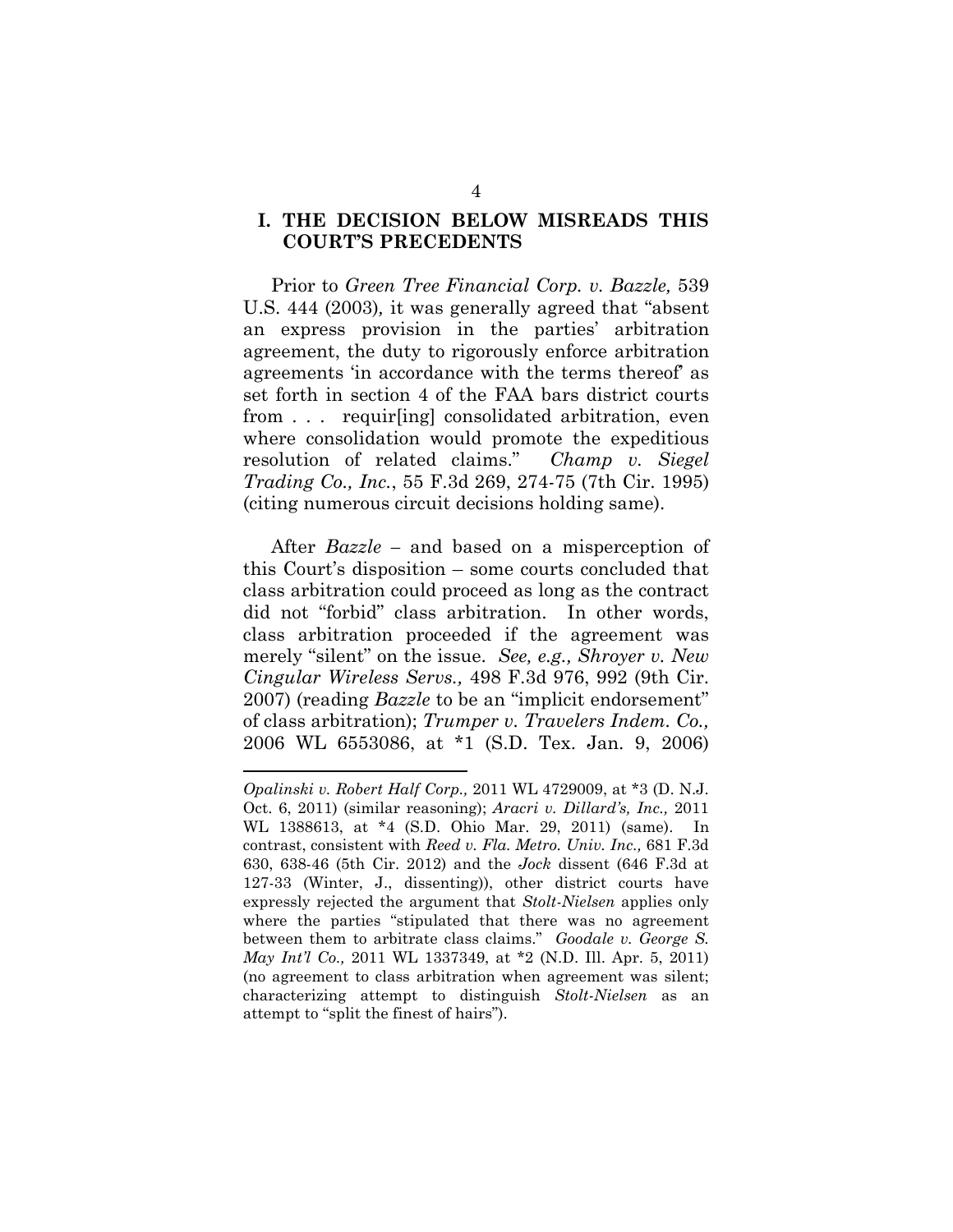("class arbitration is permissible under the FAA wherever the governing contract does not expressly prohibit such arbitration"; citing *[Bazzle](https://web2.westlaw.com/find/default.wl?mt=Westlaw&db=780&tc=-1&rp=%2ffind%2fdefault.wl&findtype=Y&ordoc=2022581154&serialnum=2003444529&vr=2.0&fn=_top&sv=Split&tf=-1&referencepositiontype=S&pbc=E00BB014&referenceposition=451&rs=WLW12.07)*).

Such rulings led to an explosion of classwide arbitrations. The American Arbitration Association ("AAA") and the Judicial Arbitration & Mediation Services ("JAMS") implemented class arbitration procedures for the first time. *See* AAA Supp. Rules for Class Arbitrations (eff. Oct. 8, 2003), *available at* http://adr.org/sp.asp?id=21936; JAMS Class Action Procedures (eff. Feb. 2005), *available at* [http://www.jamsadr.com/files/Uploads/D](http://www.jamsadr.com/files/Uploads/)ocuments/ JAMS Class Action Procedures-2005.pdf. As a mechanism for arbitrators to decide the availability of class arbitration in a given case, both the AAA and JAMS procedures call for a "clause construction" award that determines not whether the parties actually "agreed" to class arbitration, but merely whether the contract "permits" class arbitration. *See* AAA Supplementary Rules for Class Arbitrations, Rule 3; JAMS Class Action Procedures, Rule 2.

Since arbitrators viewed their task at that stage as solely to determine, in effect, whether the arbitration agreement *did not forbid* class actions (and thereby "permitted" them), it is not surprising that arbitrators interpreted silent arbitration agreements to "permit" class actions – and thereby ordered class arbitration to proceed – in overwhelming numbers. A study found that as of August 2008, 65 out of 67 silent arbitration agreements - or 97% - had been interpreted by arbitrators to authorize class arbitration. Baker, *Class Action Arbitration*, 10 Cardozo J. of Conflict Resol. 335, 348 (2009). To the same effect, the AAA *amicus* brief in *Stolt-Nielsen* reported that in 102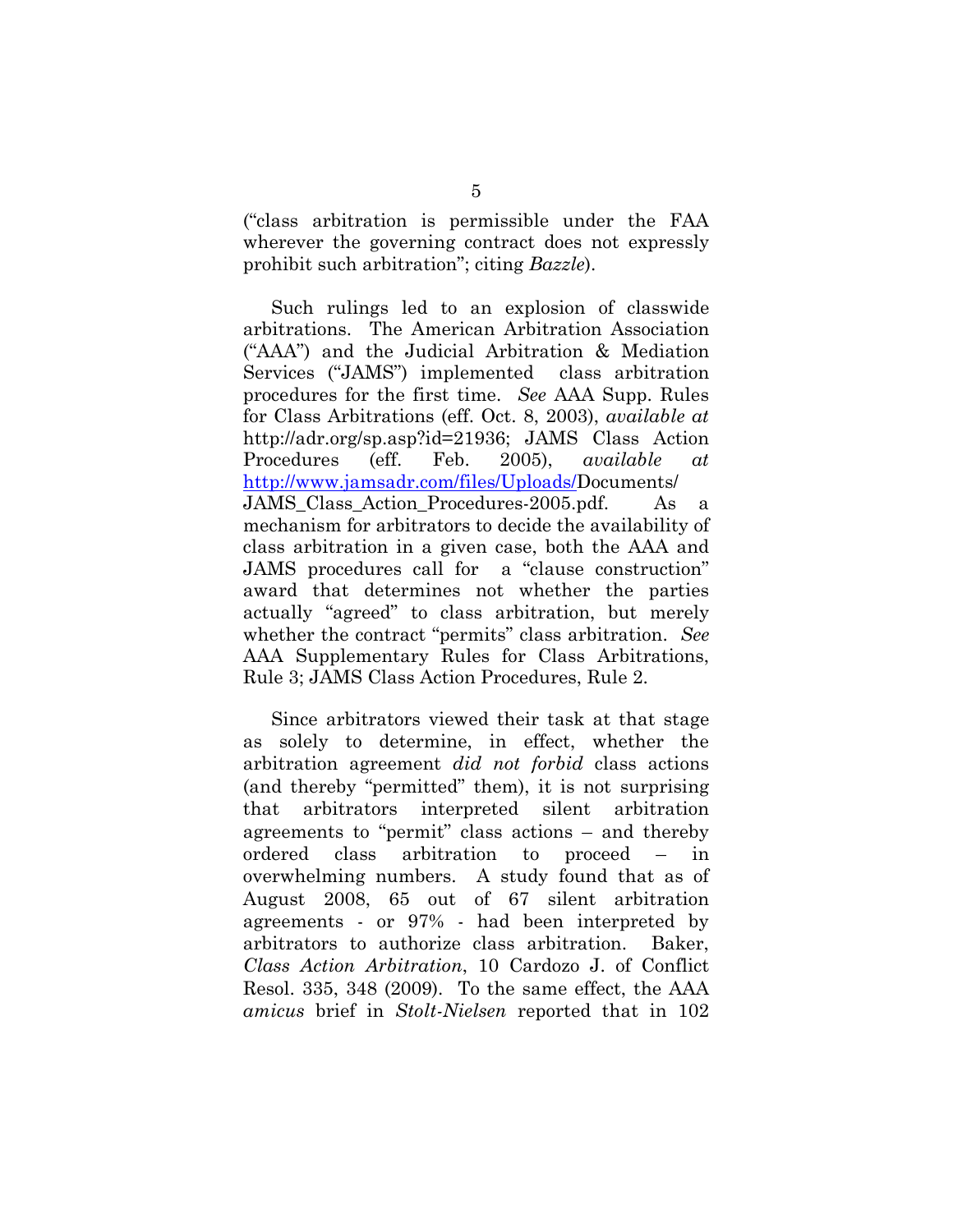"clause construction awards" where the parties contested whether class arbitration was permitted, class arbitration prevailed in 95 cases. Brief of American Arbitration Association at 22, *Stolt-Nielsen v. AnimalFeeds Int'l Corp.,* No. 08-1198, available at [http://www.americanbar.org/content/dam/aba/publish](http://www.americanbar.org/content/dam/aba/publishing/preview/publiced_preview_briefs_pdfs_07_08_08_1198_NeutralAmCuAAA.authcheckdam.pdf) [ing/preview/publiced\\_preview\\_briefs\\_pdfs\\_07\\_08\\_08\\_](http://www.americanbar.org/content/dam/aba/publishing/preview/publiced_preview_briefs_pdfs_07_08_08_1198_NeutralAmCuAAA.authcheckdam.pdf) [1198\\_NeutralAmCuAAA.authcheckdam.pdf;](http://www.americanbar.org/content/dam/aba/publishing/preview/publiced_preview_briefs_pdfs_07_08_08_1198_NeutralAmCuAAA.authcheckdam.pdf) *see also*  Brief of CTIA - The Wireless Association at 11 & Appendix, *Stolt-Nielsen v. AnimalFeeds Int'l Corp.,* No. 08-1198, *available at* http:/[/www.abanet.org/](http://www.abanet.org/%20publiced/preview/briefs/pdfs/)  [publiced/preview/briefs/pdfs/0](http://www.abanet.org/%20publiced/preview/briefs/pdfs/)7-08/08-1198\_ PetitionerAmCuCTIA.pdf.

This empirical data is supported by comments from the arbitrators themselves. As one arbitrator acknowledged:

the overwhelming majority of Clause Construction Awards under [AAA] Class Arbitration Rules have held that, where the arbitration clause contains broad language similar to that here, and is silent on whether a class proceeding is contemplated or not, class arbitration is permitted.

Partial Final Clause Construction Award And Rulings on Respondents' Motions To Dismiss at 9, *Depianti v. Bradley Mktg Enters., Inc*., AAA No. 11 114 00838 07 (AAA Aug. 1, 2008) *available at*  [http://www.adr.org/si.asp?id=5442;](http://www.adr.org/si.asp?id=5442) *accord* Clancy, *Re-Evaluating Bazzle: the Supreme Court's Celebrated 2003 Decision Says Much Less About Class Action Arbitration Than Many Assume*, 7 Class Action Lit. Rept. (BNA) 649, at p. 2 (Sept. 22, 2006) (noting that arbitrators issuing decisions overwhelmingly favor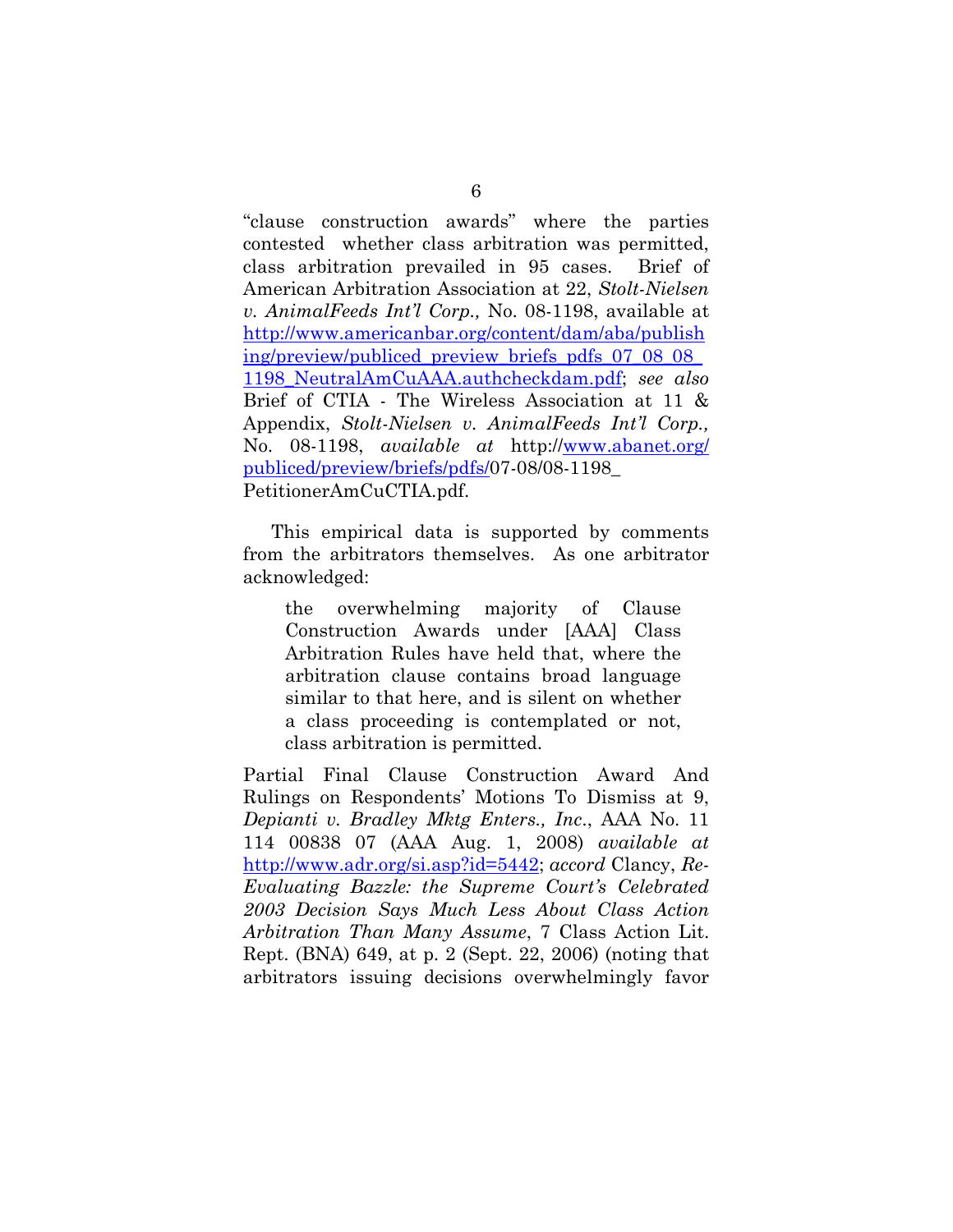class arbitration – even where there is no evidence the parties intended to allow it).

This was the pertinent legal landscape until this Court explained in *Stolt-Nielsen* that

[A] party may not be compelled under the FAA to submit to class arbitration unless there is a contractual basis for concluding that the party *agreed* to do so. . . . The critical point, in the view of the arbitration panel, was that petitioners did not establish that the parties to the charter agreements intended to *preclude* class arbitration. . . . [T]he panel regarded the agreement's silence on the question of class arbitration as dispositive. The panel's conclusion is fundamentally at war with the foundational FAA principle that arbitration is a matter of consent.

130 S.Ct. at 1775 (emphasis in original; internal quotations and citations omitted).

This Court anchored its holding on the bedrock principle that arbitration under the FAA is based on "consent, not coercion." *Id.* at 1773 (quoting *[Volt Info.](http://www.westlaw.com/Find/Default.wl?rs=dfa1.0&vr=2.0&DB=780&FindType=Y&ReferencePositionType=S&SerialNum=1989032283&ReferencePosition=479)  [Scis., Inc. v. Bd. of Trs. of Leland Stanford Junior](http://www.westlaw.com/Find/Default.wl?rs=dfa1.0&vr=2.0&DB=780&FindType=Y&ReferencePositionType=S&SerialNum=1989032283&ReferencePosition=479)  [Univ.,](http://www.westlaw.com/Find/Default.wl?rs=dfa1.0&vr=2.0&DB=780&FindType=Y&ReferencePositionType=S&SerialNum=1989032283&ReferencePosition=479)* [489 U.S. 468, 479 \(1989\)\)](http://www.westlaw.com/Find/Default.wl?rs=dfa1.0&vr=2.0&DB=780&FindType=Y&ReferencePositionType=S&SerialNum=1989032283&ReferencePosition=479). Because "[t]he central purpose" of the FAA is "to ensure 'that private agreements to arbitrate are enforced according to their terms,'" parties may structure their arbitration agreements as they see fit, specify the governing rules, and specify *with whom* they choose to arbitrate their disputes. *Id.* [at 1773-74](http://www.westlaw.com/Find/Default.wl?rs=dfa1.0&vr=2.0&DB=708&FindType=Y&ReferencePositionType=S&SerialNum=2021840752&ReferencePosition=1773) (quoting *[Volt,](http://www.westlaw.com/Find/Default.wl?rs=dfa1.0&vr=2.0&DB=780&FindType=Y&ReferencePositionType=S&SerialNum=1989032283&ReferencePosition=479)* [489 U.S.](http://www.westlaw.com/Find/Default.wl?rs=dfa1.0&vr=2.0&DB=780&FindType=Y&ReferencePositionType=S&SerialNum=1989032283&ReferencePosition=479)  at 479).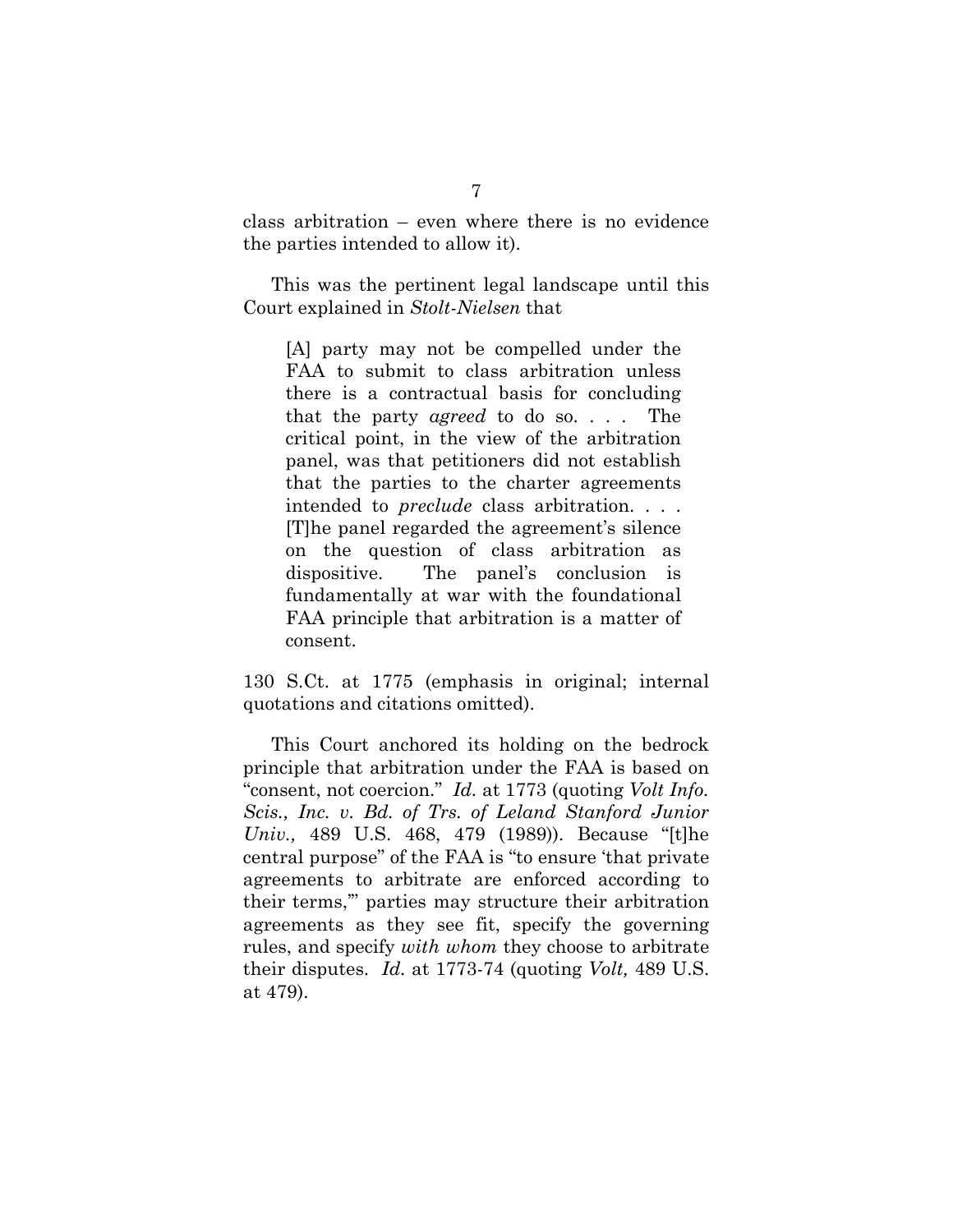Accordingly, an arbitrator may not infer an implicit agreement to authorize class-action arbitration from the absence of an explicit agreement "to *preclude* class arbitration." *Id.* at 1775 (emphasis in original). "[T]he differences between bilateral and class-action arbitration are too great for arbitrators to presume, consistent with their limited powers under the FAA, that the parties' mere silence on the issue of class-action arbitration constitutes consent to resolve their disputes in class proceedings." *Id.* at 1776[.3](#page-20-0)

If not reviewed and reversed, the Third Circuit's ruling provides a roadmap for nullifying or evading *Stolt-Nielsen.* For example, the court of appeals relied heavily on the "any dispute" language of the parties' agreement to support the arbitrator's finding of assent to class arbitration. But most arbitration agreements that are "silent" on class arbitration contain the same "any dispute" language present in the agreement here. *See, e.g., Stolt-Nielsen,* 130 S.Ct. at 1765; *Reed,* 681 F.3d at 642-43; *Jock,* 646 F.3d at 116. As the Fifth Circuit explained, reliance on the "any dispute" language of an arbitration agreement

 $\overline{a}$ 

<span id="page-20-0"></span>Consistent with that holding, the Court reiterated in *Concepcion* that imposing "manufactured" class arbitration on parties who had not agreed to it "interfere[d] with fundamental attributes of arbitration" and thus violated the FAA. *See* 131 S.Ct. 1748. Central to the Court's analysis is the recognition that "'changes brought about by the shift from bilateral arbitration to class-action arbitration' are 'fundamental,'" they "sacrifice[] the principal advantage of arbitration - its informality - and make[] the process slower, more costly, and more likely to generate procedural morass than final judgment. *Id.* at 1750, 1751 (quoting *[Stolt-Nielsen,](http://www.westlaw.com/Find/Default.wl?rs=dfa1.0&vr=2.0&DB=708&FindType=Y&ReferencePositionType=S&SerialNum=2021840752&ReferencePosition=1776)* [130 S. Ct. at 1776\).](http://www.westlaw.com/Find/Default.wl?rs=dfa1.0&vr=2.0&DB=708&FindType=Y&ReferencePositionType=S&SerialNum=2021840752&ReferencePosition=1776) Consequently, the Court once again concluded that class arbitration is "not arbitration as envisioned by the FAA" and therefore may not be required absent agreement of the parties. *Id.* at 1753.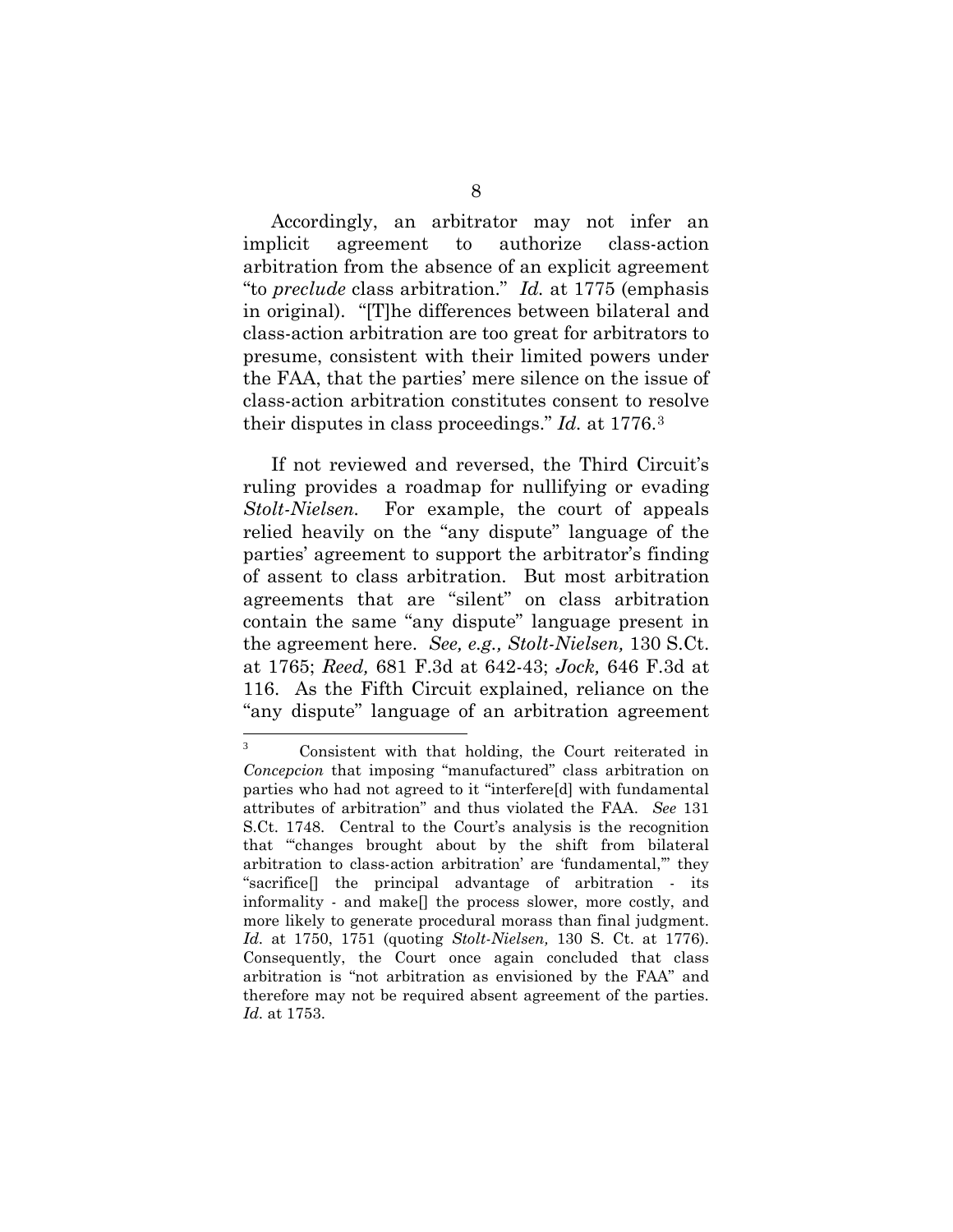to find asset to class arbitration effectively nullifies *Stolt-Nielsen. Reed,* 681 F.3d at 643 (a "class arbitration award based upon an 'any dispute' clause would be insufficient under *Stolt–Nielsen* [because] a general arbitration clause, according to the *[Stolt–](https://web2.westlaw.com/find/default.wl?rs=WLW12.07&pbc=E443A6F6&vr=2.0&findtype=Y&rp=%2ffind%2fdefault.wl&sv=Split&fn=_top&tf=-1&ordoc=2027723962&mt=Westlaw&serialnum=2021840752&tc=-1) [Nielsen](https://web2.westlaw.com/find/default.wl?rs=WLW12.07&pbc=E443A6F6&vr=2.0&findtype=Y&rp=%2ffind%2fdefault.wl&sv=Split&fn=_top&tf=-1&ordoc=2027723962&mt=Westlaw&serialnum=2021840752&tc=-1)* Court, does not authorize class arbitration because class arbitration differs too much from individual arbitration") (quotation and citation omitted).

Similarly, even where an agreement contains no provision whatsoever reflecting assent to class arbitration, a plaintiff will unilaterally have *carte blanche* to avoid *Stolt-Nielsen* simply by refusing to stipulate that there is "no agreement" on the subject. *Cf. Jock,* 646 F.3d at 129 n.2 (Winter, J., dissenting) ("Given my colleagues' narrow reading of the decision … *Stolt-Nielsen* has been rendered an insignificant precedent in this circuit"). The experience of DRI members bears out this concern. Subsequent to *Stolt-Nielsen* there have been numerous instances of arbitrators and courts limiting this Court's holding to the context of a stipulated "no agreement" or conjuring up justifications for class arbitration in contracts that fall far short of affirmative "consent to resolve … disputes in class proceedings." *Stolt-Nielsen,* 130 S.Ct. at 1776.

#### <span id="page-21-1"></span><span id="page-21-0"></span>**II. THE ISSUE PRESENTED IS IMPORTANT, RECURRING, AND PRIMED FOR REVIEW**

# **A. The Third Circuit Decision Eliminates Vital Benefits of Arbitration**

Arbitration is the "oldest known method of settlements of disputes." *McAmis v. Panhandle E.*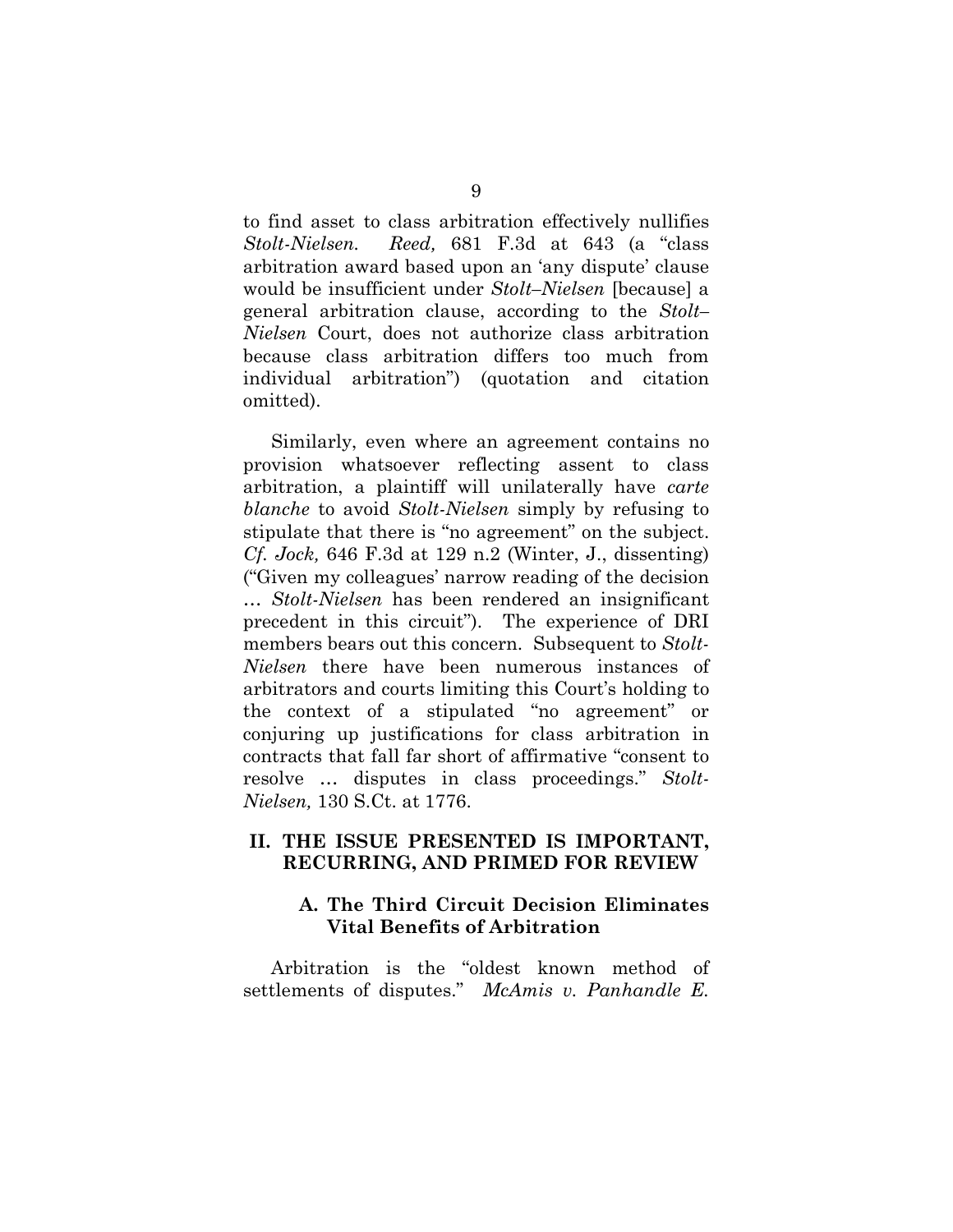*Pipeline Co.,* 273 S.W.2d 789, 794 (Mo. App. 1954). This Court has long favored arbitration as a means of dispute resolution. *See Burchell v. Marsh*, 58 U.S. 344, 349 (1854) ("As a mode of settling disputes, [arbitration] should receive every encouragement from courts of equity"). Congress confirmed the strong national policy in favor of arbitration by enacting the FAA. *See, e.g., [CompuCredit Corp. v.](https://web2.westlaw.com/find/default.wl?rs=WLW12.04&pbc=BC6E23F9&vr=2.0&docname=CIK(0001068199)&lvbp=T&rp=%2ffind%2fdefault.wl&sv=Split&fn=_top&findtype=l&mt=Westlaw&returnto=BusinessNameReturnTo&db=BC-COMPANYSRBD)  [Greenwood,](https://web2.westlaw.com/find/default.wl?rs=WLW12.04&pbc=BC6E23F9&vr=2.0&docname=CIK(0001068199)&lvbp=T&rp=%2ffind%2fdefault.wl&sv=Split&fn=_top&findtype=l&mt=Westlaw&returnto=BusinessNameReturnTo&db=BC-COMPANYSRBD)* 132 S.Ct. 665, 669 (2012) (citing several authorities); *Moses H. Cone Mem'l Hosp. v. Mercury Constr. Corp*., 460 U.S. 1, 22 (1983) ("Congress's clear intent, in the FAA, to move the parties to an arbitrable dispute out of court and into arbitration as quickly and easily as possible").

It is well-recognized that "[b]y agreeing to arbitrate . . . a party . . . trades the procedures and opportunity for review of the courtroom for the simplicity, informality, and expedition of arbitration." *Mitsubishi Motors Corp. v. Soler Chrysler-Plymouth, Inc.* 473 U.S. 614, 628 (1985). The benefits of arbitration have been repeatedly recognized by this Court: lower costs, greater efficiency and speed, and the ability to choose expert adjudicators to resolve specialized disputes. *See, e.g., Concepcion,* 131 S.Ct. at 1749; *[Stolt-Nielsen,](https://web2.westlaw.com/find/default.wl?returnto=BusinessNameReturnTo&db=BC-COMPANYSRBD&rs=WLW12.04&lvbp=T&vr=2.0&rp=%2ffind%2fdefault.wl&sv=Split&fn=_top&findtype=l&mt=Westlaw&docname=CIK(LE10228608))* 130 S.Ct. at 1775; *accord* Rice, *Enforceable or Not?: Class Action Waivers in Mandatory Arbitration Clauses and the Need for A Judicial Standard,* 45 Hou. L. Rev. 215, 246 (2008) ("Proponents of arbitration, and particularly of the mandatory arbitration clause, hail it as a boon to efficiency for our already-burdened judiciary as well as an economic advantage for both parties of a dispute").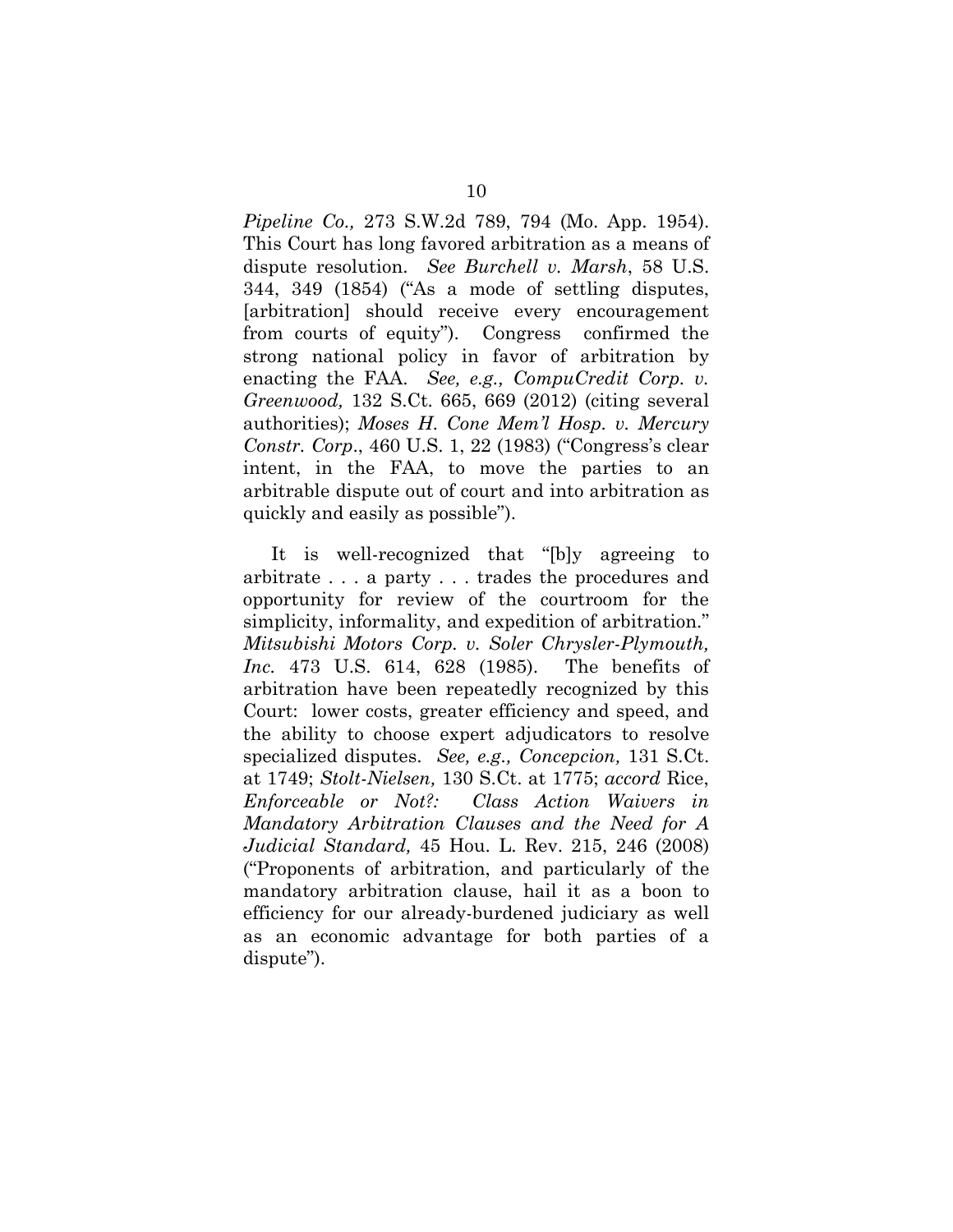Just as emphatically, however, the attributes of efficiency and simplicity do not exist in class arbitration, which by its nature is protracted, complex and public. *Cf.* Clancy & Stein, *An Uninvited Guest: Class Arbitration and the Federal Arbitration Act's Legislative History*, 63 Bus. Law. 55, 72 (2007) ("class arbitration is a proceeding of profoundly different substance and scope, in which many of millions of dollars and the company's future could be at stake"); Baker, *Class Action Arbitration,*  10 Cardozo J. of Conflict Resol. at 364 ("The fact that the procedural device of class treatment is not available in arbitration is part and parcel of arbitration's ability to offer simplicity, informality, and expedition characteristics that generally make arbitration an attractive vehicle for resolution of lowvalue claims").

Real-life experience with classwide arbitration bears out these concerns. As the AAA recited to this Court in its *Stolt-Nielsen amicus* brief, of the 283 class arbitrations AAA administered "in the nearly six years that the Class Rules have been in effect … no class arbitration conducted under the Rules has resulted in a final award on the merits[.]" Brief of American Arbitration Association at 22-23, *Stolt-Nielsen v. AnimalFeeds Int'l Corp.,* No. 08-1198.

In that same *amicus* brief, AAA recounted statistics showing that the median and mean times for class arbitrations to traverse just the clause construction and class determination phases hovered around two years. *Id.* at 24; *accord Concepcion,* 131 S.Ct. at 1751 (citing statistics showing that class arbitration takes far longer than bilateral arbitration). And that was even before those cases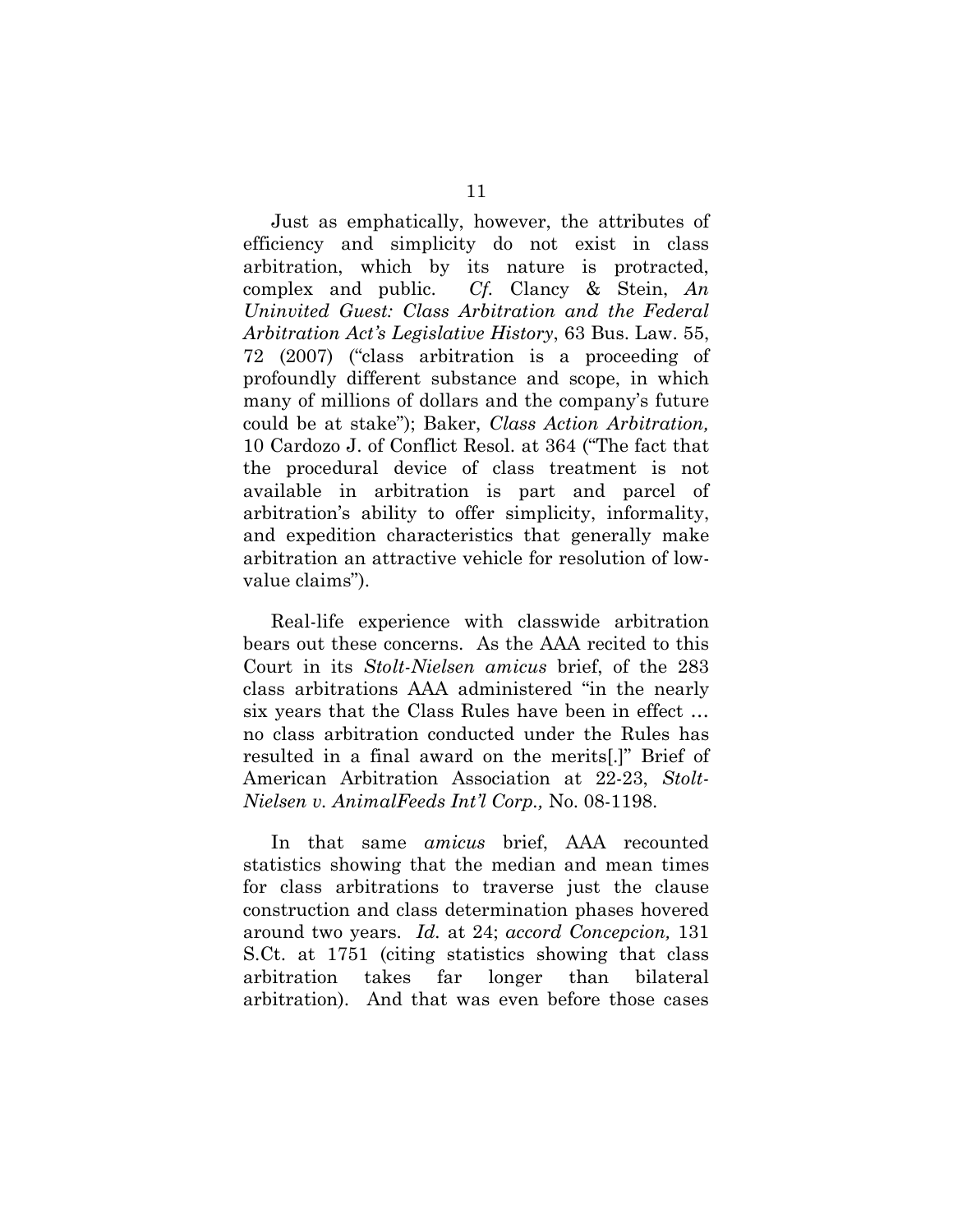reached any consideration of the merits. Specific cases, of course, can take much longer. As just one example, an arbitration that has been pending for more than four years has not progressed beyond the determination whether to proceed on a class-wide basis, and is still awaiting judicial consideration of the arbitrator's decision on that subject. *See Rivera, et al. v. Corinthian College*, *Inc., et al.,* No. 11 434 01075 08 (AAA claim filed May 28, 2008). Even if that case moves ahead, there will not be consideration of the merits until more than five years after the arbitration commenced.

Aside from the added expense of such lengthy disputes over the administrative form proceedings will take, class arbitrations pose an unacceptable potential for abuse. Some have suggested that an inherent conflict of interest lurks in a situation where arbitrators, who are paid by the hour, decide whether the proceedings over which they preside will be simple, efficient and inexpensive, or complex, protracted and costly.[4](#page-24-0) *Cf. Com. [Coatings Corp. v.](https://web2.westlaw.com/find/default.wl?mt=Westlaw&db=780&tc=-1&rp=%2ffind%2fdefault.wl&findtype=Y&ordoc=2015318935&serialnum=1968139825&vr=2.0&fn=_top&sv=Split&tf=-1&referencepositiontype=S&pbc=F62A63B4&referenceposition=150&rs=WLW12.07)* 

<span id="page-24-0"></span> $\sqrt{4}$ <sup>4</sup> *See, e.g.,* Clancy & Stein, *An Uninvited Guest,* [63 Bus.](https://web2.westlaw.com/find/default.wl?mt=Westlaw&db=1105&tc=-1&rp=%2ffind%2fdefault.wl&findtype=Y&ordoc=2019616729&serialnum=0335698417&vr=2.0&fn=_top&sv=Split&tf=-1&referencepositiontype=S&pbc=B8C87CD3&referenceposition=73&rs=WLW12.07)  [Law. at 73-](https://web2.westlaw.com/find/default.wl?mt=Westlaw&db=1105&tc=-1&rp=%2ffind%2fdefault.wl&findtype=Y&ordoc=2019616729&serialnum=0335698417&vr=2.0&fn=_top&sv=Split&tf=-1&referencepositiontype=S&pbc=B8C87CD3&referenceposition=73&rs=WLW12.07)74 (noting that arbitrators' rulings in class arbitration are "fraught with financial conflicts of interest" because "a decision to certify a class almost certainly would . . . increase the arbitrator's compensation for the case"); Deruelle & Roesch, *Gaming the Rigged Class Arbitration Game: How We Got Here and Where We Go Now – Part I*, The Metropolitan Corporate Counsel, August 2007, at p. 9, *available at*  http://www. metrocorpcounsel.com/pdf/2007/August/09.pdf ("Simply put, arbitrators necessarily have a 'financial interest' in prolonging an arbitration, and especially a class arbitration, since the more time they devote to a case, the more money they will make"); Burch, *[Necessity Never Made a Good Bargain:](https://web2.westlaw.com/find/default.wl?mt=Westlaw&db=1141&tc=-1&rp=%2ffind%2fdefault.wl&findtype=Y&ordoc=0364416423&serialnum=0300430673&vr=2.0&fn=_top&sv=Split&tf=-1&referencepositiontype=S&pbc=70D54424&referenceposition=1031&rs=WLW12.07)  [When Consumer Arbitration Agreements Prohibit Class Relief](https://web2.westlaw.com/find/default.wl?mt=Westlaw&db=1141&tc=-1&rp=%2ffind%2fdefault.wl&findtype=Y&ordoc=0364416423&serialnum=0300430673&vr=2.0&fn=_top&sv=Split&tf=-1&referencepositiontype=S&pbc=70D54424&referenceposition=1031&rs=WLW12.07)*, [31 Fla. St. U. L. Rev. 1005, 1031, 1034 \(2004\)](https://web2.westlaw.com/find/default.wl?mt=Westlaw&db=1141&tc=-1&rp=%2ffind%2fdefault.wl&findtype=Y&ordoc=0364416423&serialnum=0300430673&vr=2.0&fn=_top&sv=Split&tf=-1&referencepositiontype=S&pbc=70D54424&referenceposition=1031&rs=WLW12.07) ("Arbitrators may have a financial incentive to certify a class because the longer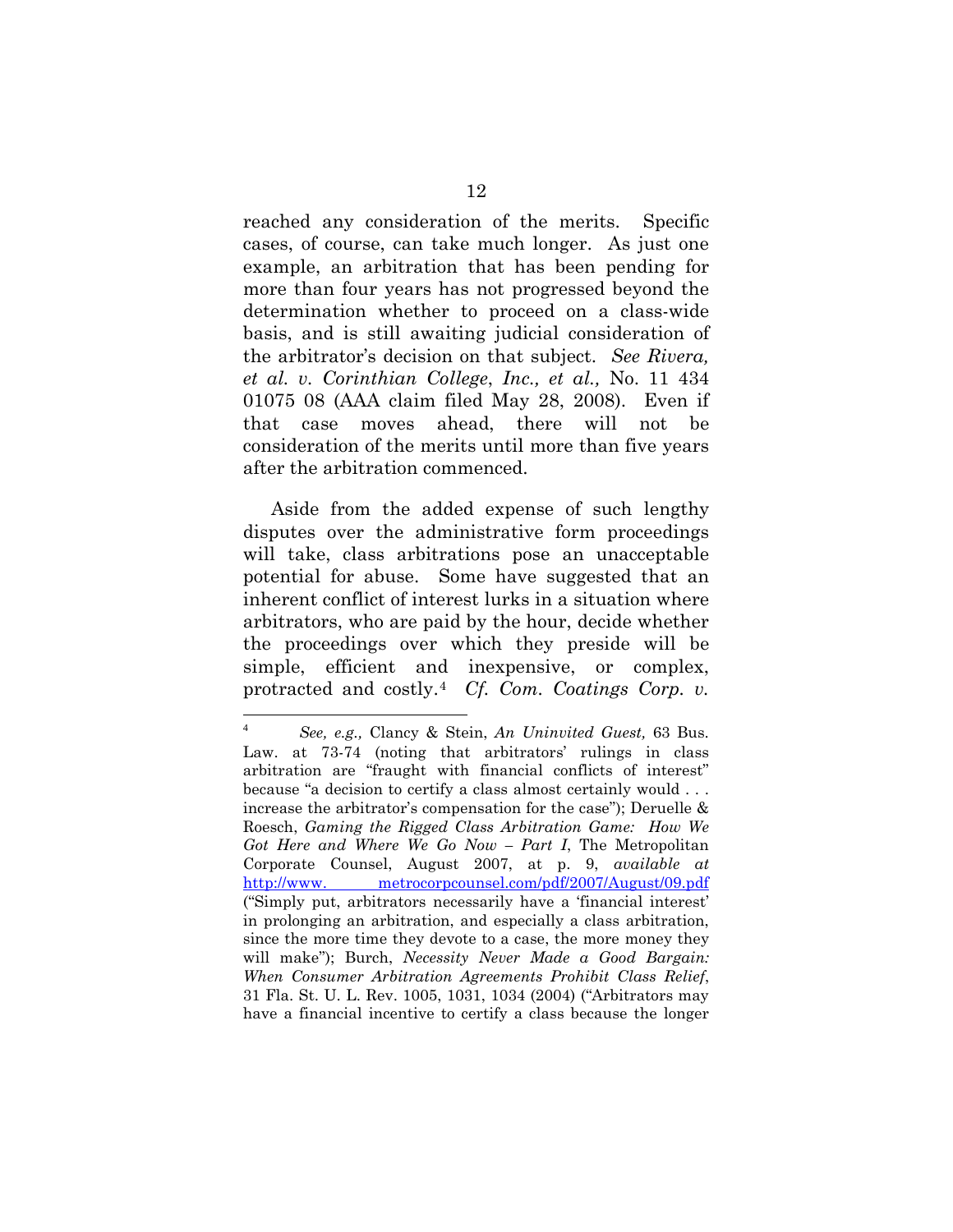*Cont. Cas. Co.,* 393 U.S. 145, 150 (1968) (vacating an arbitration award and holding that "any tribunal permitted by law to try cases and controversies not only must be unbiased but also must avoid even the appearance of bias").

Further, even in the usual course, "the vast majority of certified class actions settle, most soon after certification." Bone & Evans, *Class Certification and the Substantive Merits*, 51 Duke L.J. 1251, 1291 (2002) ("[E]mpirical studies…confirm what most class action lawyers know to be true").<sup>[5](#page-25-0)</sup> The same trend holds for class arbitration. *See*  Baker, *Class Action Arbitration,* 10 Cardozo J. of Conflict Resol. at 353-54 (noting that as of August 2008, no class arbitration cases had reached a decision on the merits "there being a tendency for many cases to settle after the class arbitration award"). This is because class actions place defendants in the untenable position of betting the company on the outcome. Defendants face intense

 $\overline{a}$ 

the arbitrator spends on the case the more money the arbitrator receives"); Carter, *High Court Says Let the Arbitrator Decide*, 2 No. 25 ABA J. E-Report 5 (June 27, 2003) (quoting chair of ABA Dispute Resolution Section's Arbitration Committee as saying "I think arbitrators will be inclined to find class action arbitration is appropriate because there is an economic incentive to do so"); *see also generally* Powell & Bales, *Ethical Problems in Class Arbitration,* 2011 J. Disp. Resol. 309, 320-29 (2011).

<span id="page-25-0"></span><sup>5</sup> *See also* Nagareda, *Class Certification in the Age of Aggregate Proof*, 84 N.Y.U.L. Rev. 97, 99 (2009) ("With vanishingly rare exception, class certification [leads to] settlement, not full-fledged testing of the plaintiffs' case by trial."); Willging & Wheatman, *Attorney Choice of Forum in Class Action Litigation: What Difference Does It Make?*, 81 Notre Dame L. Rev. 591, 647 (2006) ("[A]lmost all certified class actions settle").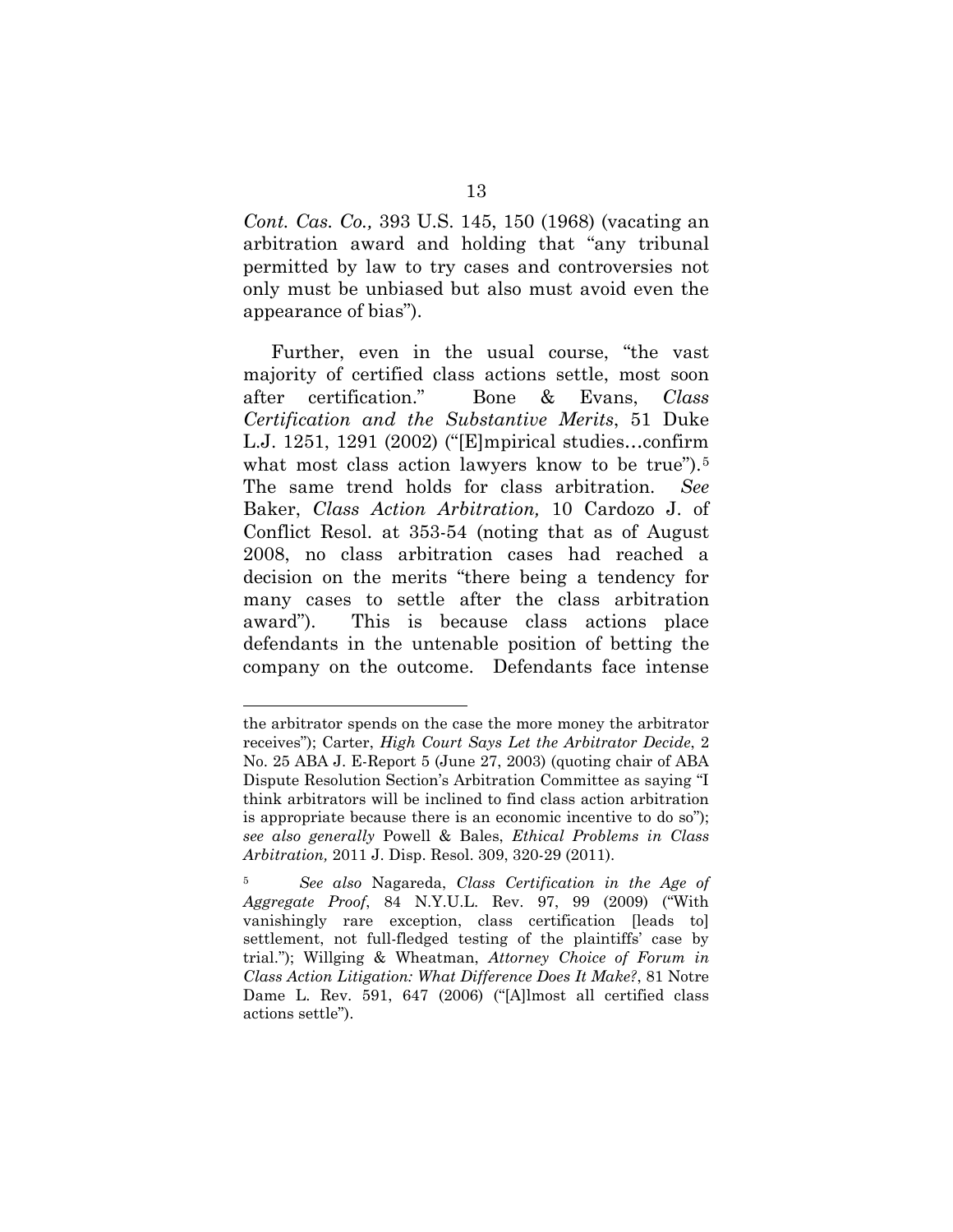pressure to settle even if an adverse judgment seems "improbable." *See Thorogood v. Sears, Roebuck and Co*., 547 F.3d 742, 745 (7th Cir. 2008); *accord Rhone-Poulenc,* 51 F.3d at 1298.

Indeed, this Court has noted the "risk of 'in terrorem' settlements that class actions entail" because when "[f]aced with even a small chance of a devastating loss, defendants will be pressured into settling questionable claims." *Concepcion,* 131 S. Ct. at 1752 (citing *[Kohen v. Pac. Inv. Mgmt. Co. LLC,](http://www.westlaw.com/Find/Default.wl?rs=dfa1.0&vr=2.0&DB=506&FindType=Y&ReferencePositionType=S&SerialNum=2019292069&ReferencePosition=677)* [571](http://www.westlaw.com/Find/Default.wl?rs=dfa1.0&vr=2.0&DB=506&FindType=Y&ReferencePositionType=S&SerialNum=2019292069&ReferencePosition=677)  F.3d 672, 677-78 (7th Cir. 2009)). As Judge Posner has explained:

When the potential liability created by a lawsuit is very great, even though the probability that the plaintiff will succeed in establishing liability is slight, the defendant will be under pressure to settle rather than to bet the company, even if the betting odds are good. [The defendant] has good reason not to want to be hit with a multi-hundred-milliondollar claim that will embroil it in protracted and costly litigation—the class has more than a thousand members, and determining the value of their claims, were liability established, might thus require more than a thousand separate hearings.

*[Kohen,](http://www.westlaw.com/Find/Default.wl?rs=dfa1.0&vr=2.0&DB=506&FindType=Y&ReferencePositionType=S&SerialNum=2019292069&ReferencePosition=677)* [571 F.3d at 677-78.](http://www.westlaw.com/Find/Default.wl?rs=dfa1.0&vr=2.0&DB=506&FindType=Y&ReferencePositionType=S&SerialNum=2019292069&ReferencePosition=677)[6](#page-26-0) Fear of negative publicity is also a motivating factor to settle even

<span id="page-26-0"></span> <sup>6</sup> *See also Newton v. Merrill Lynch, Pierce, Fenner & Smith, Inc*., 259 F.3d 154, 168 (3d Cir. 2001) ("granting [class] certification may generate unwarranted pressure to settle nonmeritorious or marginal claims"); *Castano v. Am. Tobacco Co*., 84 F.3d 734, 746 (5th Cir. 1996) ("Class certification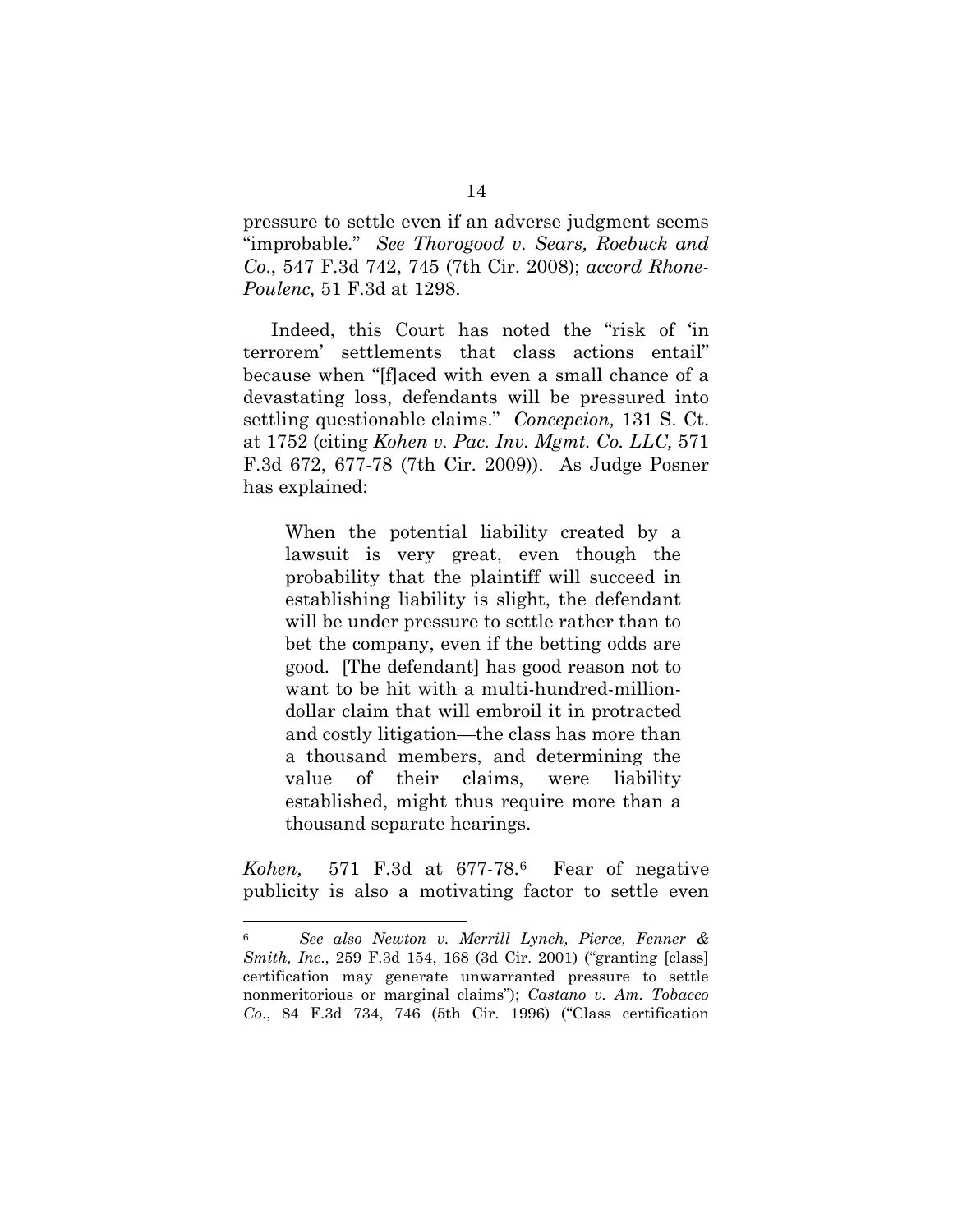weak class claims. Chamblee, *Unsettling Efficiency: When Non-Class Aggregation of Mass Torts Creates Second-Class Settlements*, 65 La. L. Rev. 157, 222 (2004).

The strain this places on the individuals and businesses DRI's members represent is extreme. The attendant costs of a major lawsuit amplified by the complex vagaries of class action treatment could sound the death knell for new or financially fragile companies. Bondi, *Facilitating Economic Recovery and Sustainable Growth Through Reform of the Securities Class-Action System: Exploring Arbitration as an Alternative to Litigation*, 33 Harv. J.L. & Pub. Pol'y 607, 612 (2010). The ripple effects of exorbitant settlements are felt throughout the economy and are particularly invidious when the enormity of potential classwide recovery masks a substantively nonmeritorious case *See, e.g.,* Bohn & Choi, *Fraud in the New-Issues Market: Empirical Evidence on Securities Class Actions*, 144 U. Pa. L. Rev. 903, 970 (1996) (Describing "strike suits" designed to obtain "the defendants' cost savings from avoiding the litigation, distraction, and reputation costs of responding to the plaintiffs' complaint" rather than the true worth of the claim). The court of appeals' holding in this case, if left uncorrected by this Court, will exacerbate these problems and engender "blackmail settlements." *Rhone-Poulenc,* 51 F.3d at 1298 (citing Friendly, *Federal Jurisdiction: A General View* 120 (1973)).

l

magnifies and strengthens the number of unmeritorious claims[. This] creates insurmountable pressure on defendants to settle.... The risk of facing an all-or-nothing verdict presents too high a risk, even when the probability of an adverse judgment is low") (citations omitted).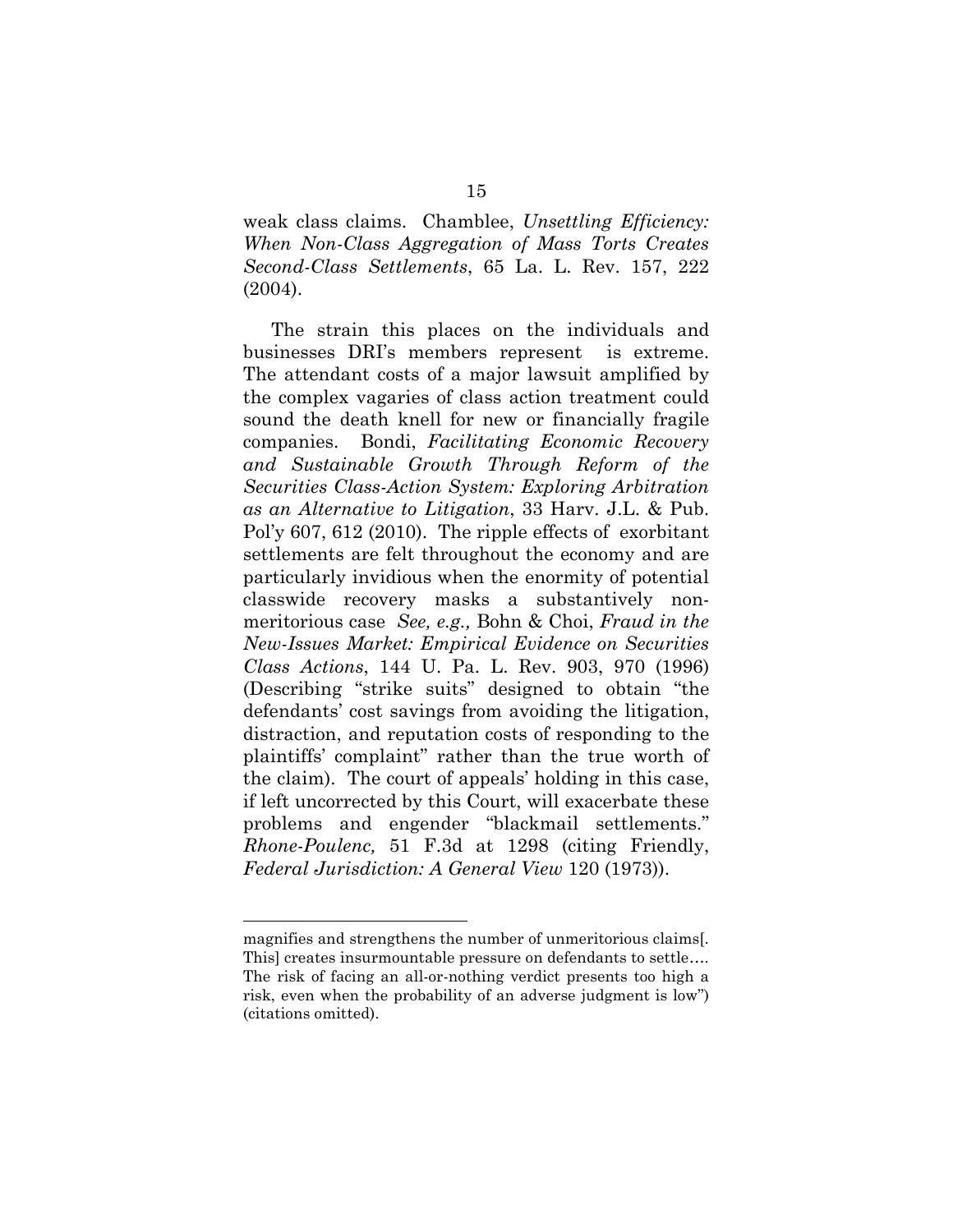# <span id="page-28-0"></span>**B. Class Arbitration Lacks Many Procedural Safeguards Present in Ordinary Litigation**

All of the adverse practical ramifications of the Third Circuit decision are magnified further by the lack of procedural safeguards of class arbitration. Given the "in terrorem" effects of blackmail settlements, this Court was exactly correct in finding it "hard to believe that defendants would bet the company with no effective means of review." *[Concepcion,](http://www.westlaw.com/Find/Default.wl?rs=dfa1.0&vr=2.0&DB=708&FindType=Y&ReferencePositionType=S&SerialNum=2025172541&ReferencePosition=1752)* [131 S. Ct. at 1752.](http://www.westlaw.com/Find/Default.wl?rs=dfa1.0&vr=2.0&DB=708&FindType=Y&ReferencePositionType=S&SerialNum=2025172541&ReferencePosition=1752) *See Stolt-Nielsen*, 130 S.Ct. at 1775-76 ("In bilateral arbitration, parties forgo the procedural rigor and appellate review of the courts in order to realize the benefits of private dispute resolution: lower costs, greater efficiency and speed, and the ability to choose expert adjudicators to resolve specialized disputes. But the relative benefits of a class-action arbitration are much less assured, giving reason to doubt the parties' mutual consent to resolve disputes through classwide arbitration").

The opportunities for judicial and appellate review are narrowly circumscribed in the arbitration context. The FAA provides that a court may vacate an arbitrator's substantive award of relief on the merits only in the event of fraud, corruption, bias, misconduct or misbehavior by the arbitrators, or where the arbitrators exceeded their powers or failed to make a "final and definite" award. *See* 9 U.S.C. §10(a). Courts' powers to modify such an arbitration award are limited to cases involving material miscalculations or mistakes, errors in form, and rulings on issues not before the arbitrator. *See id.*  §11. These grounds for review may not be expanded by agreement of the parties. *Hall Street Assoc's v.*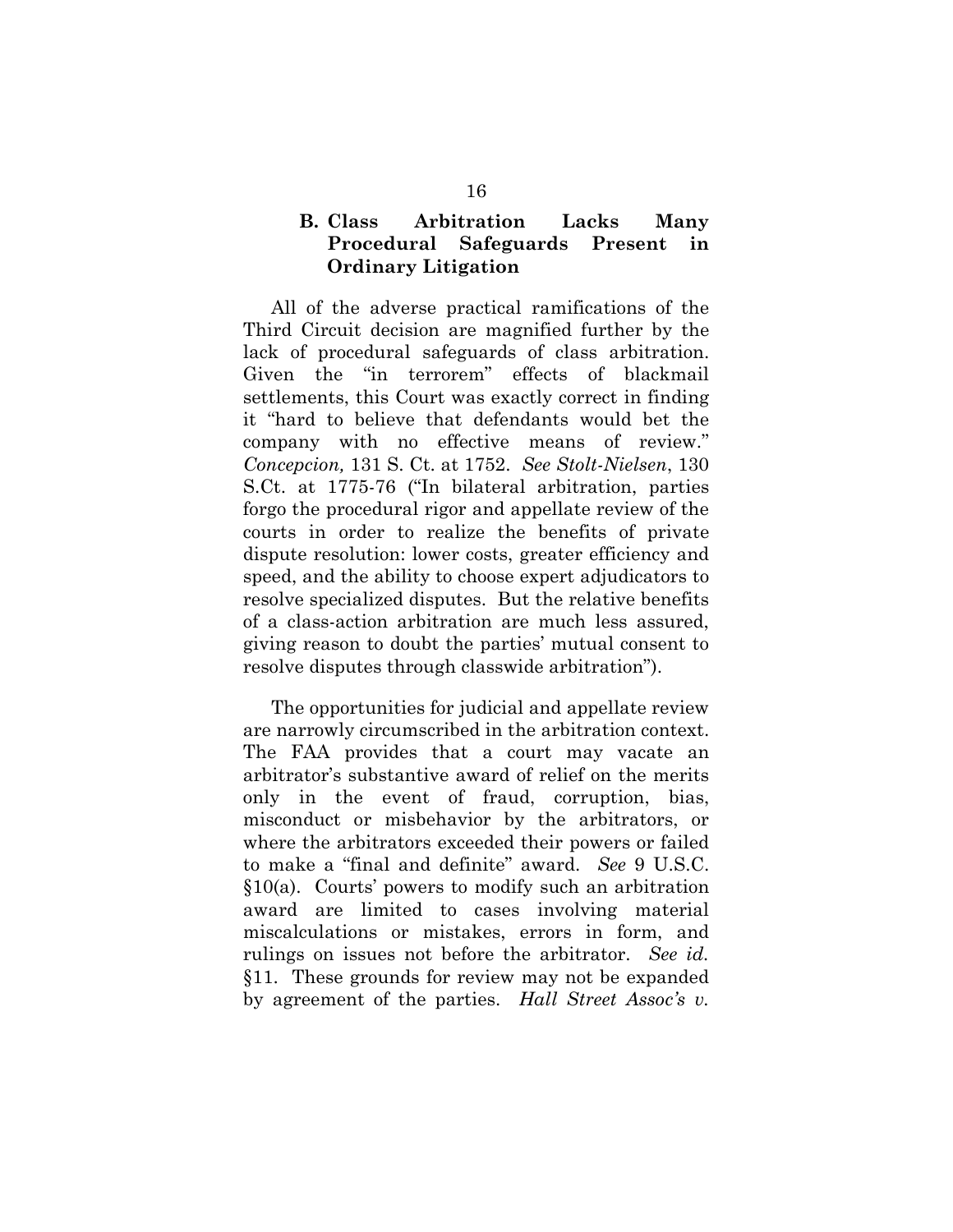*Mattel, Inc*., 128 S.Ct. 1396 (2008). Such limitations on judicial review raise serious questions of fairness for all parties to class arbitration. *Cf.* Clancy & Stein, *An Uninvited Guest,* 63 Bus. Law. at 71 ("[f]irst and foremost, a decision by the arbitrator with respect to class certification and an ultimate award are virtually non-appealable"; quotation omitted).

It is not only the lack of searching judicial review that makes class arbitration inherently perilous for defendants. Arbitration also lacks many salutary procedural mechanisms readily available in litigation, such as motions to dismiss and motions for summary judgment. *See* Fed. R. Civ. P. 12(b)(6) & 56. These procedures can end meritless and frivolous litigation before discovery or trial. But in arbitration, defendants lack the right to be heard on a motion to dismiss. Dispositive motions in arbitration are not encouraged and are rarely granted.[7](#page-29-0) Indeed, "[s]ummary judgment in AAA arbitration is so rare as to be statistically insignificant." Maltby, *Employment Arbitration and Workplace Justice*, 38 U.S.F. L. Rev. 105, 113 (2003). Absent such basic procedural mechanisms to end meritless class claims at a pretrial stage, defendants may force even greater pressure to settle class arbitration than class action litigation. Where the parties never expressly agreed to class arbitration in the first place, there is no

<span id="page-29-0"></span> $\overline{7}$ <sup>7</sup> *See, e.g.,* Sherwyn, *Because it Takes Two: Why Post-Dispute Voluntary Arbitration Programs Will Fail to Fix the Problems Associated with Employment Discrimination Law Adjudication*, 1 Berkeley J. Emp. & Lab. L. 1, 27 & n. 122 (2003); Steinberg, *A Decade After McMahon: Securities Arbitration: Better for Investors Than the Courts?,* 62 Brooklyn L. Rev. 1503, 1513-14 & n. 56 (1996).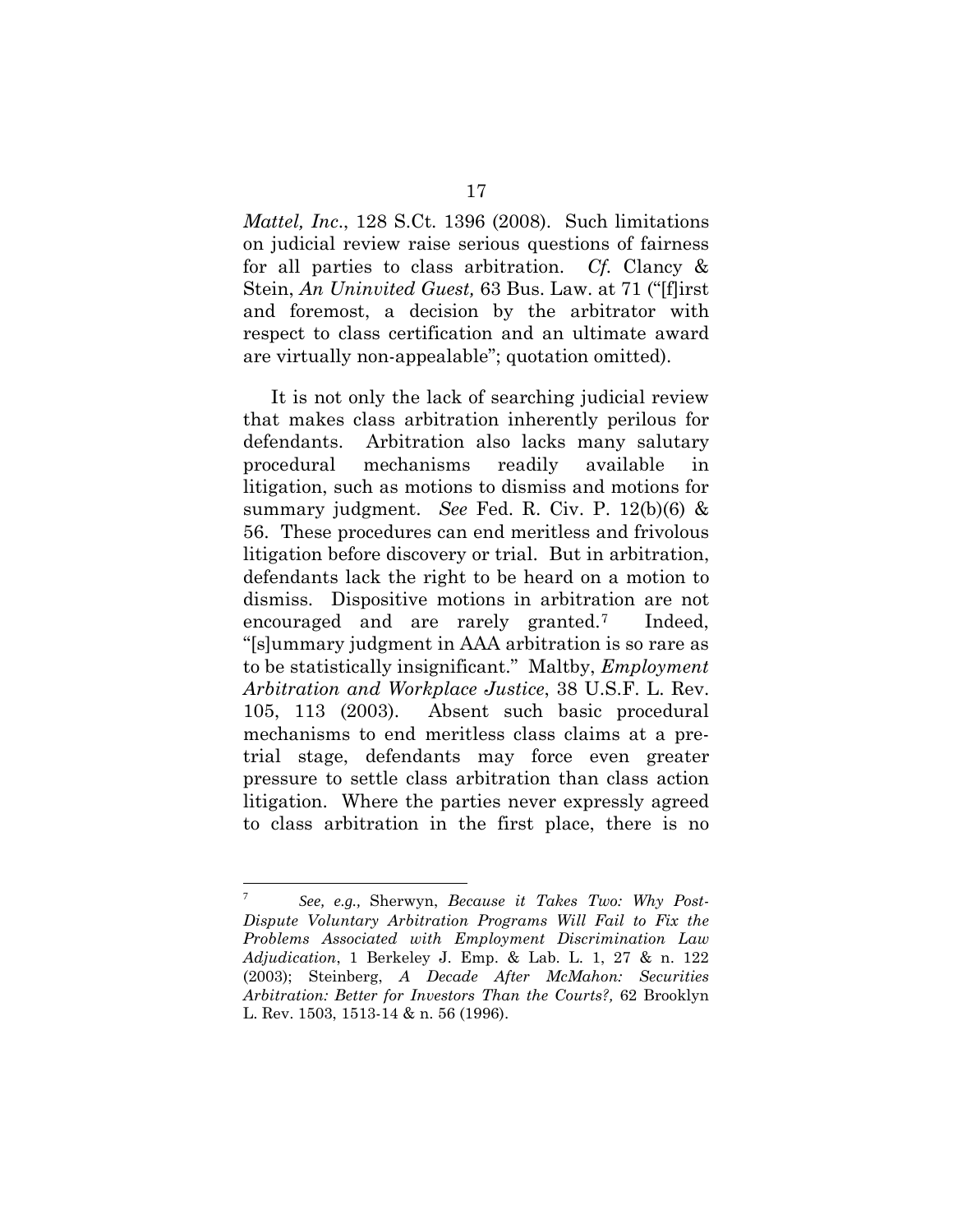supportable basis for unleashing such coercive pressure.

Equally as important, a highly valued attribute of single party v. single party arbitration is the desire to preserve confidentiality. That benefit, too, is lost in class arbitration since such proceedings result in publicly available awards. Typically, arbitration awards are confidential (*see* AAA Supplementary Rule 9(a)) and arbitrators are generally discouraged from writing opinions explaining the rationale for their awards. *See, e.g., United Steelworkers v. Enterprise Wheel & Car Corp.,* 363 U.S. 593, 598 (1960); DOMKE ON COMMERCIAL ARBITRATION §29:06 (G. White rev. ed. 1984). But class arbitration is antithetical to confidentiality, and in AAA class arbitrations the parties can expect their demands and all rulings will be publicly posted on the Internet. *See generally* AAA Searchable Class Arbitration Docket, *available at* [http://www.adr.org/sp.asp?id=](http://www.adr.org/sp.asp?id=%2025562)  [25562.](http://www.adr.org/sp.asp?id=%2025562) That aspect of class arbitration poses a particular dilemma for defendants whose records and dealings with absent class members are subject to the strictures of privacy law – most especially, for example, educational institutions, medical and health related businesses, and employers.

Finally, vital due process guarantees present in litigation are non-existent in class arbitration. Because arbitration agreements are binding only on parties, any potential class members who have no arbitration agreements, or whose agreements do not cover the dispute at issue, should be unaffected by the arbitrator's final award. In *Moses H. Cone*, this Court held that where a party has related disputes with two different parties – one with an arbitration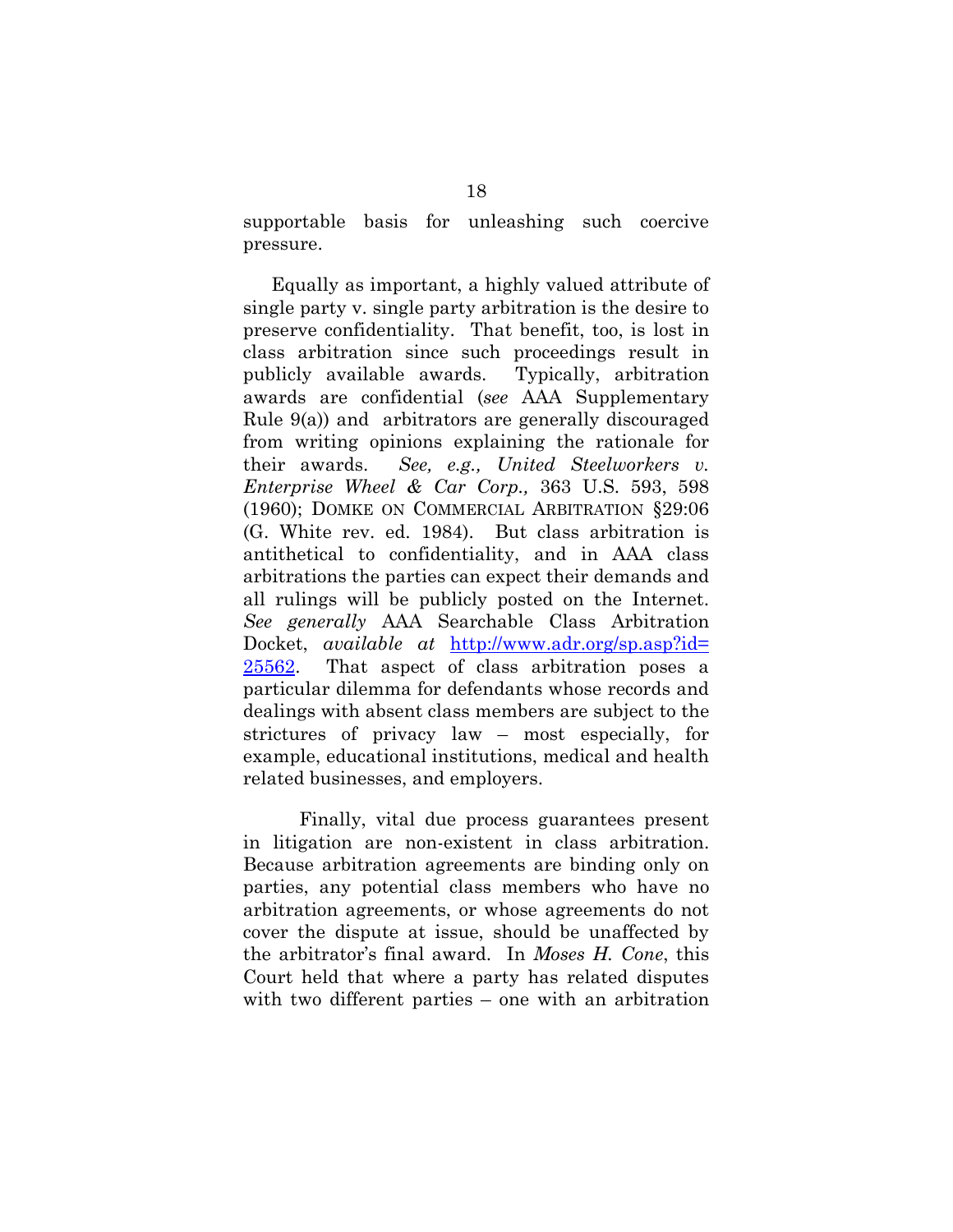agreement and one without – each case must proceed in a separate forum:

[T]he relevant federal law *requires* piecemeal resolution when necessary to give effect to an arbitration agreement. Under the [FAA], an arbitration agreement must be enforced notwithstanding the presence of other persons who are parties to the underlying dispute but not to the arbitration agreement.

460 U.S. at 20 (emphasis in original; footnote omitted). It is well-settled, moreover, that a contract cannot bind a non-party. *See, e.g., EEOC v. Waffle House, Inc*., 534 U.S. 279 (2002).

As a result, in class arbitration, if an arbitrator has issued an award in favor of the plaintiff class, the defendant(s) could still face additional litigation – even class litigation – by purported class members. Most directly, this threat exists for absent class members not subject to an arbitration agreement; but the threat exists as well for absent class members with arbitration agreements who did not receive the full panoply of due process notice and procedural regularity that must precede judgments in class action litigation. Although this burden may reasonably be imposed on defendants whose contracts expressly permit class arbitration, it is an unreasonable burden for those whose contracts do not.

#### <span id="page-31-0"></span>**C**. **Review is Warranted Now**

The real-life experience of how arbitrators have misapplied this Court's precedents has subjected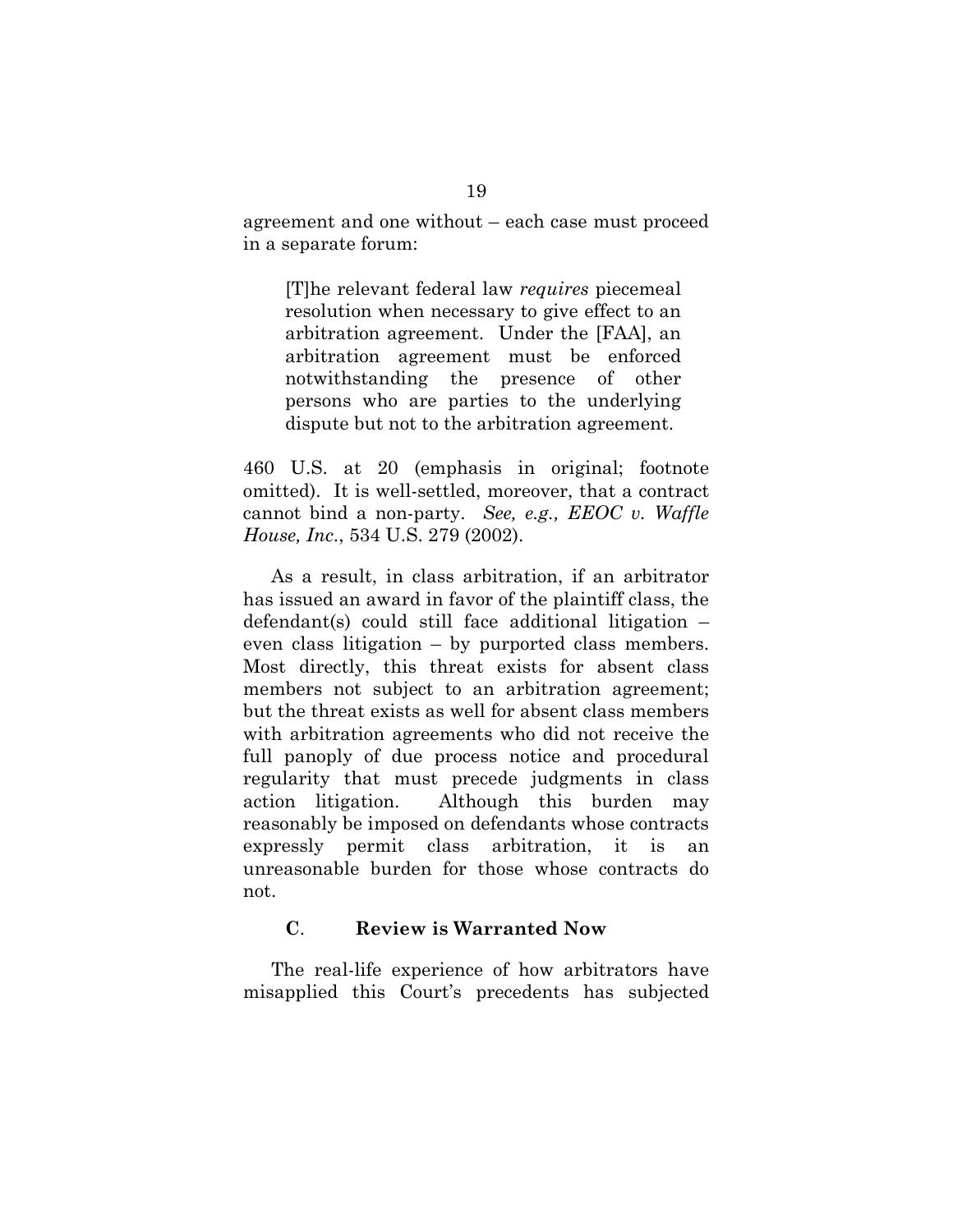defendants to complex, high-stakes, class arbitration procedures to which they never agreed. That result is incompatible with the principle that contractual agreement is the cornerstone on which the entire arbitration system rests. Even worse, defendants coerced into class arbitration are deprived of substantial rights, including the benefits of finality and repose even if they prevail on the merits. That result is incompatible with the principal justifications for permitting class action litigation in the courts in the first place, *viz.,* class-wide finality and repose. Under such a regime, with "millions of dollars and perhaps the company's future…at risk," and absent "the safeguards litigation provides[,] the consequences of an unreviewable arbitral error are so great that arbitration is no longer a viable option." Clancy & Stein, *An Uninvited Guest,* 63 Bus. Law. at 71, 73-74 (citations omitted). The experience of DRI members confirms that these risks are real.

Further guidance from this Court continues to be needed because, as a practical matter, parties cannot revisit and revise all their contracts containing arbitration agreements whenever another conflicting decision comes along imposing new and different standards for saying no to class arbitration. In the real world in which DRI's members function, arbitrators often see – and will continue to see – contracts drafted long before anyone could reasonably have considered class arbitration a subject for negotiation. For example, the form of contract at issue in *Stolt-Nielsen* was developed more than 50 years earlier. *See Stolt-Nielsen,* 130 S.Ct. at 1765.

And even if it were remotely feasible to expect that every contract be revised to insert whatever new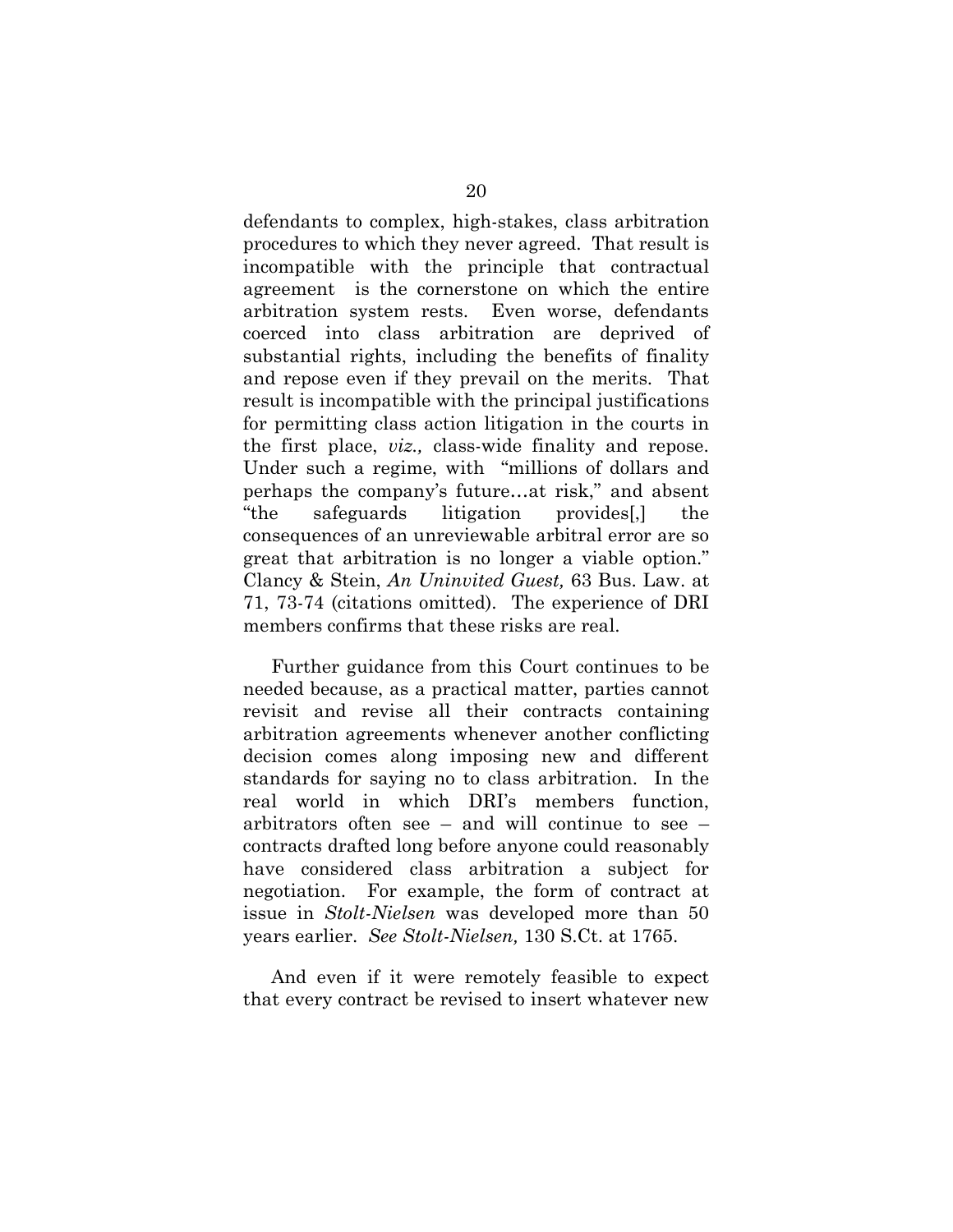magic words a court requires to preclude class arbitration, there is no certainty that such clauses will be enforced by the next court. The existing circuit conflict and even greater disarray in the district courts and among arbitrators establish this point. Further examples are provided by the decision of the California Supreme Court that this Court reversed in *Concepcion,* and the series of decisions by the Second Circuit in *In re Am. Express Merchants'* Litig., 667 F.3d 204 (2d Cir.) (refusing to enforce arbitration agreement's ban on class actions ostensibly because it would prevent many plaintiffs from obtaining effective relief), *pet. for rehearing en banc denied,* 681 F.3d 139 (2d Cir.)*, pet. for cert. filed,*  No. 12-133 (July 30, 2012).[8](#page-33-0)

The existing practical problems created by this issue are painfully acute for the nation's employers since expressly forbidding class arbitrations may result in an unfair labor charge from the National Labor Relations Board ("NLRB"). Earlier this year, the NLRB held that requiring all employment-related disputes to be resolved through individual arbitration (and disallowing class claims) violated the National Labor Relations Act ("NLRA") because it prohibited the exercise of substantive rights protected by section 7 of the NLRA. *See In re D.R. Horton, Inc.,* 357 NLRB No. 184, 2012 WL 36274 (2012). Although no

<span id="page-33-0"></span> <sup>8</sup> DRI is filing an *amicus curiae* brief in No. 12-133 urging that the Court grant the *American Express* petition for certiorari. Each case – *American Express* and this one – independently warrants certiorari. Since both are pending at the same time, the Court has an ideal opportunity to resolve pressing questions concerning the availability of class arbitration in a broad context that will greatly benefit millions of businesses and individuals. Accordingly, DRI submits that both petitions should be granted.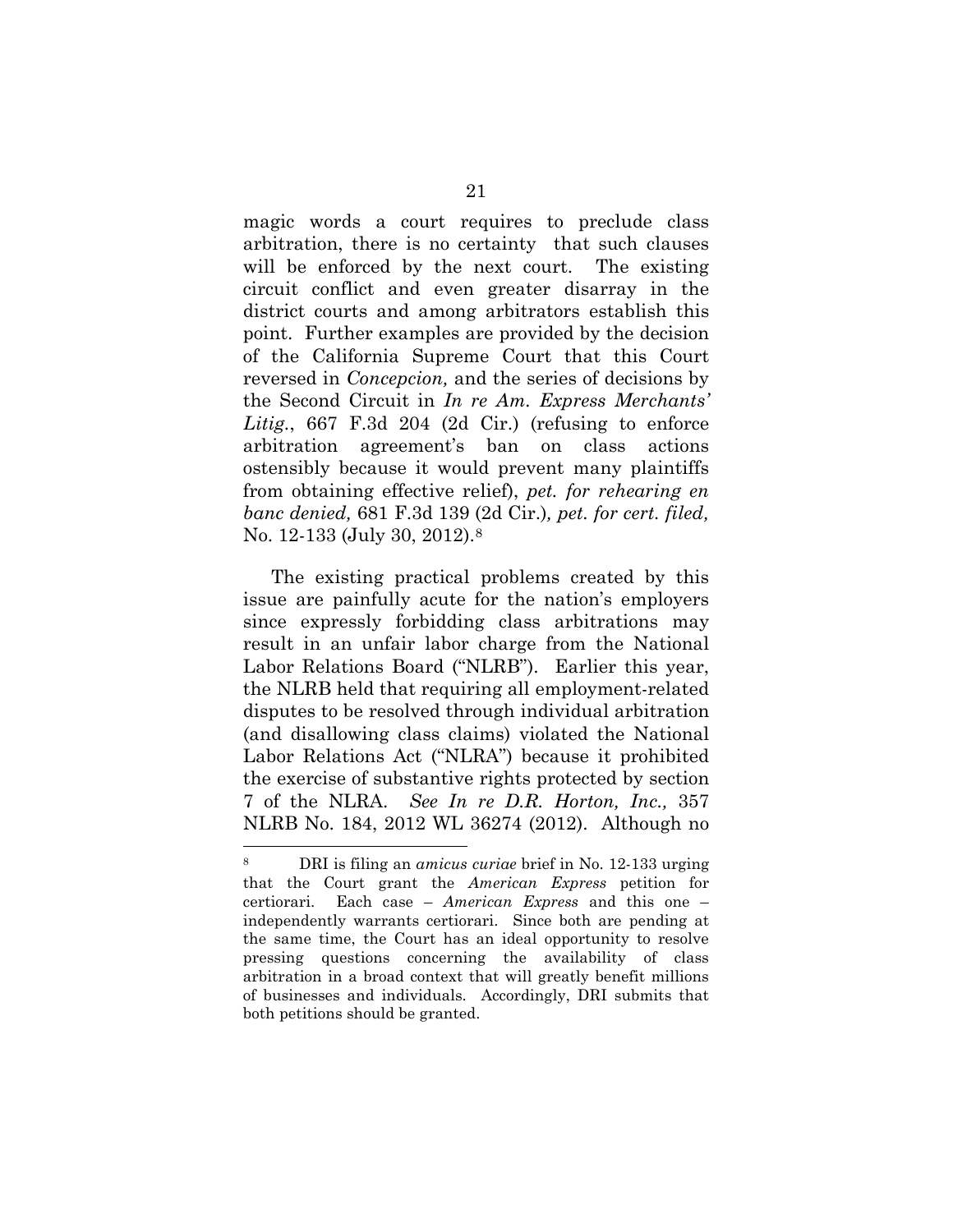court of appeals has yet spoken on the matter, district courts are already deeply divided on whether *D.R. Horton* is consistent with this Court's precedents.<sup>[9](#page-34-0)</sup>

Hence, unless this Court grants certiorari and clarifies the law, employers who enter arbitration agreements with their employees will continue to face an untenable clash of conflicting standards. Under the court of appeals decision here (and *Jock)*, an employer risks class arbitration if it does not expressly disclaim the availability of class-based relief. But under *D.R. Horton*, if the employer includes an express waiver of class actions in arbitration agreements, it could be committing an unfair labor practice in the eyes of the NLRB.

Based on the extensive experience of its members, DRI submits that the intensely practical points discussed in this *amicus* brief weigh heavily in favor of certiorari. At the end of the day, this case is an ideal vehicle for resolving a persistent circuit conflict on an important issue of federal law. This Court's review is fully warranted.

<span id="page-34-0"></span> $\boldsymbol{9}$ <sup>9</sup> *Compare Delock v. Securitas Sec. Servs. USA, Inc.,* – F.Supp.2d –, 2012 WL 3150391, at \*\*4-5 (E.D. Ark. 2012); *[Morvant v. P.F. Chang's China Bistro, Inc.,](https://web2.westlaw.com/find/default.wl?mt=Westlaw&db=0000999&tc=-1&rp=%2ffind%2fdefault.wl&findtype=Y&ordoc=2027731736&serialnum=2027657938&vr=2.0&fn=_top&sv=Split&tf=-1&pbc=1DA1C555&rs=WLW12.07)* 2012 WL 1604851, [at \\*9 \(N.D. Cal. May 7, 2012\);](https://web2.westlaw.com/find/default.wl?mt=Westlaw&db=0000999&tc=-1&rp=%2ffind%2fdefault.wl&findtype=Y&ordoc=2027731736&serialnum=2027657938&vr=2.0&fn=_top&sv=Split&tf=-1&pbc=1DA1C555&rs=WLW12.07) *Jasso v. Money Mart Express, Inc.,* – F. Supp.2d –, 2012 WL 1309171 at \*\*7-10 (N.D. Cal. Apr. 13, 2012), *[Palmer v. Convergys Corp.,](https://web2.westlaw.com/find/default.wl?mt=Westlaw&db=0000999&tc=-1&rp=%2ffind%2fdefault.wl&findtype=Y&ordoc=2027731736&serialnum=2027078422&vr=2.0&fn=_top&sv=Split&tf=-1&pbc=1DA1C555&rs=WLW12.07)* 2012 WL 425256, at \*3 (M.D. [Ga. Feb. 9, 2012\);](https://web2.westlaw.com/find/default.wl?mt=Westlaw&db=0000999&tc=-1&rp=%2ffind%2fdefault.wl&findtype=Y&ordoc=2027731736&serialnum=2027078422&vr=2.0&fn=_top&sv=Split&tf=-1&pbc=1DA1C555&rs=WLW12.07) *and [LaVoice v. UBS Fin. Servs., Inc.,](https://web2.westlaw.com/find/default.wl?mt=Westlaw&db=0000999&tc=-1&rp=%2ffind%2fdefault.wl&findtype=Y&ordoc=2027731736&serialnum=2026876893&vr=2.0&fn=_top&sv=Split&tf=-1&pbc=1DA1C555&rs=WLW12.07)* 2012 WL [124590, at \\*6 \(S.D.N.Y. Jan. 13, 2012\)](https://web2.westlaw.com/find/default.wl?mt=Westlaw&db=0000999&tc=-1&rp=%2ffind%2fdefault.wl&findtype=Y&ordoc=2027731736&serialnum=2026876893&vr=2.0&fn=_top&sv=Split&tf=-1&pbc=1DA1C555&rs=WLW12.07) (all rejecting *D.R. Horton*); *with [Herrington v. Waterstone Mortg. Corp.,](https://web2.westlaw.com/find/default.wl?mt=Westlaw&db=0000999&tc=-1&rp=%2ffind%2fdefault.wl&findtype=Y&ordoc=2028343517&serialnum=2027498629&vr=2.0&fn=_top&sv=Split&tf=-1&pbc=A7477545&rs=WLW12.07)* 2012 WL [1242318 \(W.D. Wis. Mar. 16, 2012\);](https://web2.westlaw.com/find/default.wl?mt=Westlaw&db=0000999&tc=-1&rp=%2ffind%2fdefault.wl&findtype=Y&ordoc=2028343517&serialnum=2027498629&vr=2.0&fn=_top&sv=Split&tf=-1&pbc=A7477545&rs=WLW12.07) *and [Owen v. Bristol Care,](https://web2.westlaw.com/find/default.wl?mt=Westlaw&db=0000999&tc=-1&rp=%2ffind%2fdefault.wl&findtype=Y&ordoc=2028343517&serialnum=2027481690&vr=2.0&fn=_top&sv=Split&tf=-1&pbc=A7477545&rs=WLW12.07)  Inc.,* [2012 WL 1192005 \(W.D. Mo. Feb. 28, 2012\)](https://web2.westlaw.com/find/default.wl?mt=Westlaw&db=0000999&tc=-1&rp=%2ffind%2fdefault.wl&findtype=Y&ordoc=2028343517&serialnum=2027481690&vr=2.0&fn=_top&sv=Split&tf=-1&pbc=A7477545&rs=WLW12.07) (following *D.R. Horton*).